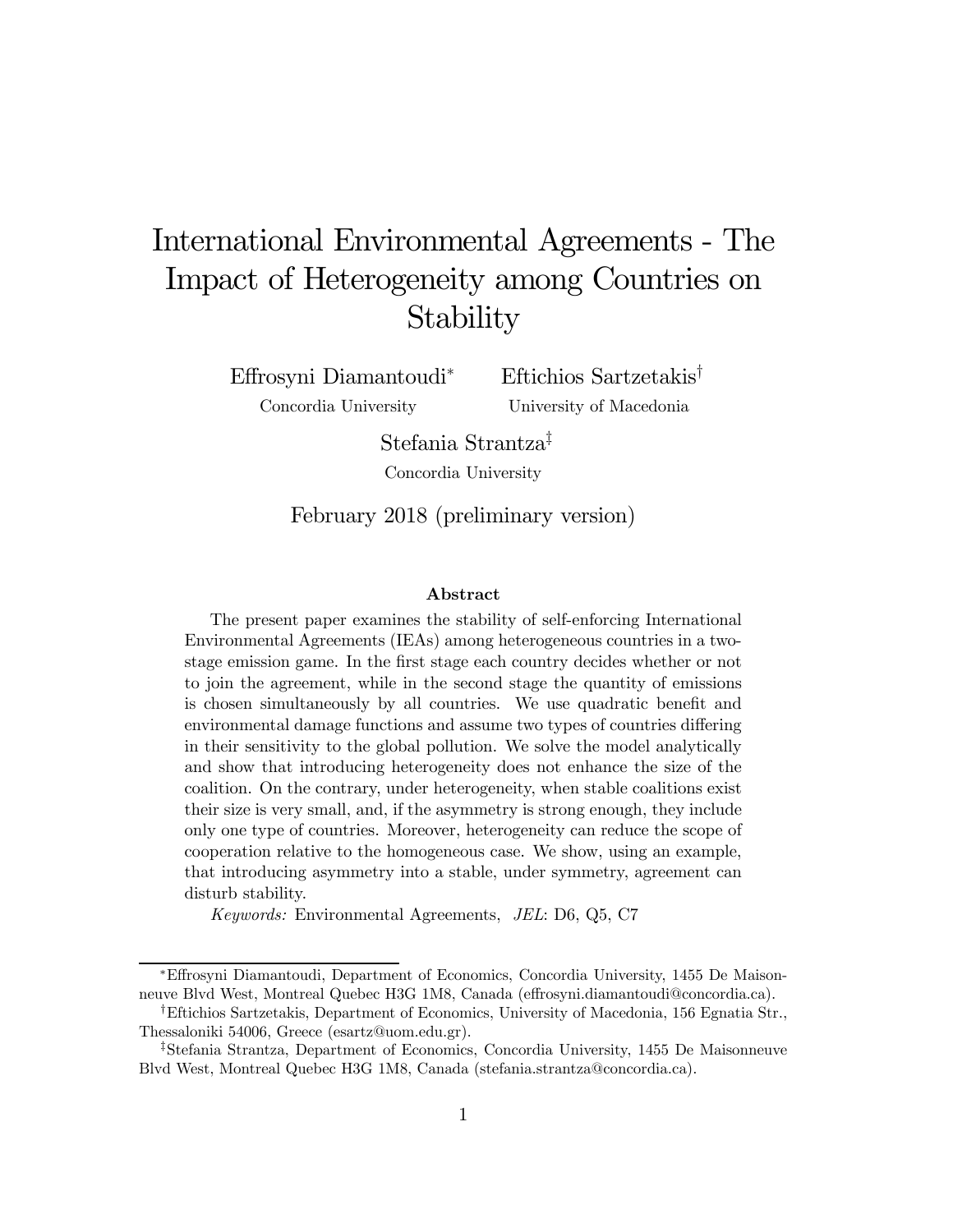# 1 Introduction

The most important environmental problem, that of climate change, has an international dimension and thus, it can only be addressed effectively through international cooperation. However, the absence of a supranational authority that could enforce environmental actions on sovereign states necessitates the development of self enforcing agreements. The agreements should provide countries with incentives to join and remain as members. A country will join an agreement if its net benefits as a signatory exceed its net benefits as a non-signatory. D'Aspremont et al. (1983) introduced a concept of coalitional stability whereby no member has an incentive to leave (internal stability) and no non-member has an incentive to join (external stability), assuming that the rest of the agents do not change their membership decision. The notion is essentially a Nash equilibrium where the strategy choice is to join a coalition or not.

The main body of the literature models the formation of IEAs as a two-stage non-cooperative game: in the first stage countries decide whether to join the coalition, while in the second they choose their emission level depending on their membership status. In the second stage, it is assumed that either all countries (signatories or not) choose emissions simultaneously or that the coalition acts as a leader and the non-signatories  $\text{follow}^1$ . The subgame perfect Nash equilibrium of the resulting two-stage game is usually derived by applying the notions of the aforementioned internal and external stability conditions.

Although it is clear that all countries benefit from cooperation, each country has strong incentives to free ride on the coalition's efforts. Free-riding incentives increase as the costs of reducing emissions increase. The literature shows that the size of a stable coalition is small, regardless of the total number of countries. Assuming quadratic cost and benefit functions and simultaneous choice of emissions, it has been shown that stable coalitions consist of no more than two countries (De Cara and Rotillon (2001), Finus and Rundshagen (2001), and Rubio and Casino (2001) among others). If the coalition is assumed to be a leader, a stable coalition could have more than two members, but still a maximum of four countries ( Barrett (1994), Diamantoudi and Sartzetakis  $(2006))^2$ .

<sup>&</sup>lt;sup>1</sup>The two approches yield similar results.

<sup>2</sup>Barrett 1994 suggests that a stable coalition may achieve a high degree of cooperation, including the grand coalition, but only when an accumulation of stock pollutant is assumed and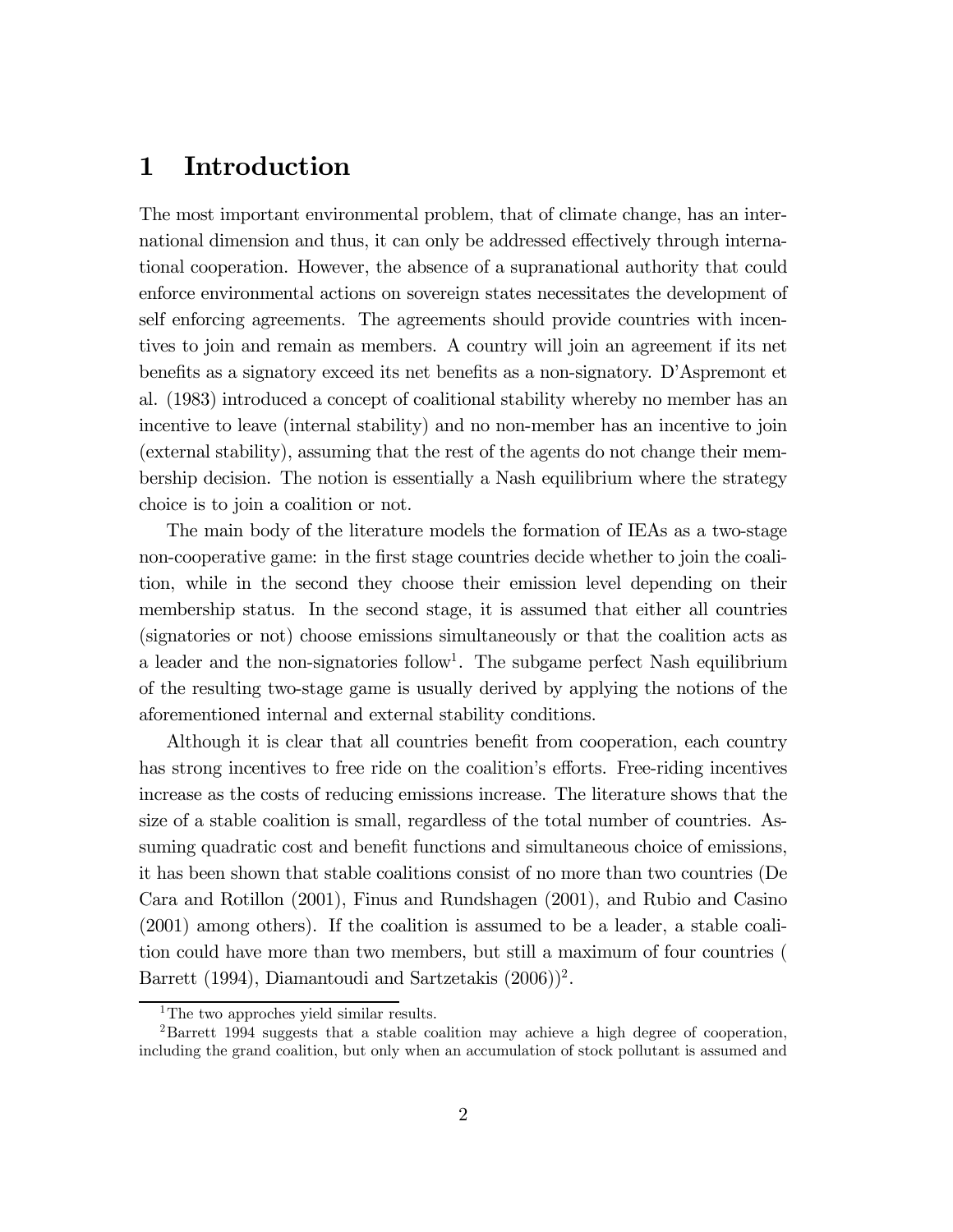One of the most restrictive assumptions of the literature so far is the homogeneity of countries' costs and benefits. It is widely accepted that both damages suffered from a global pollutant and benefits derived from emitting the pollutant (related to production and consumption) differ significantly among countries. The present paper addresses this issue by introducing two types of countries that differ in their sensitivity towards a global pollutant. We find that the introduction of heterogeneity does not yield larger stable coalitions. In particular, we show that the internal stability condition holds only for coalitions with maximum two members from each type of countries. Furthermore, the external stability condition holds only for coalitions consisting of one type of countries, if the asymmetry is strong. Only for very small asymmetry, a mixed coalition consisting of one country from each type is stable. Finally, we prove that coalitions that are stable under asymmetry they may become unstable when asymmetry is introduced. Therefore, the assumption of homogeneity is not the determining factor driving the pessimistic result of a very small coalition.

Despite its apparent importance, only a few papers have addressed the issue of heterogeneity within a theoretical framework, albeit in a limited way. Assuming two types of countries, Barrett (1997) finds no substantial difference in the size of the stable coalition relative to the homogeneous case. On the contrary, McGinty (2007), allowing for transfer payments through a permit system, finds that heterogeneity can increase the coalition size. Chou and Sylla (2008) consider two types of countries (denoted developed and developing) and provide a theoretical framework to explain why it is more likely that some developed countries form a small stable coalition first and then engage in monetary transfers to form the grand coalition. Osmani and Tol (2010) assume also two types of countries but allow the formation of two separate coalitions. They demonstrate that in the case of high environmental damages, forming two coalitions yields higher welfare and better environmental quality relative to a unique coalition. Biancardi and Villani (2010) introduce asymmetry in environmental awareness and find that the coalitions' stability depends on the level of the asymmetry and that the grand coalition can be obtained only by transfers. Fuentes-Albero and Rubio (2010) assume that countries differ either in abatement costs or environmental damages (which are

therefore per period abatement can exceed per period emissions. In contrast, Diamantoudi and Sartzetakis (2006) demostrate that when no stock pollutant is present and emissions must be positive (interior solution) the stable coalition cannot have more than four members.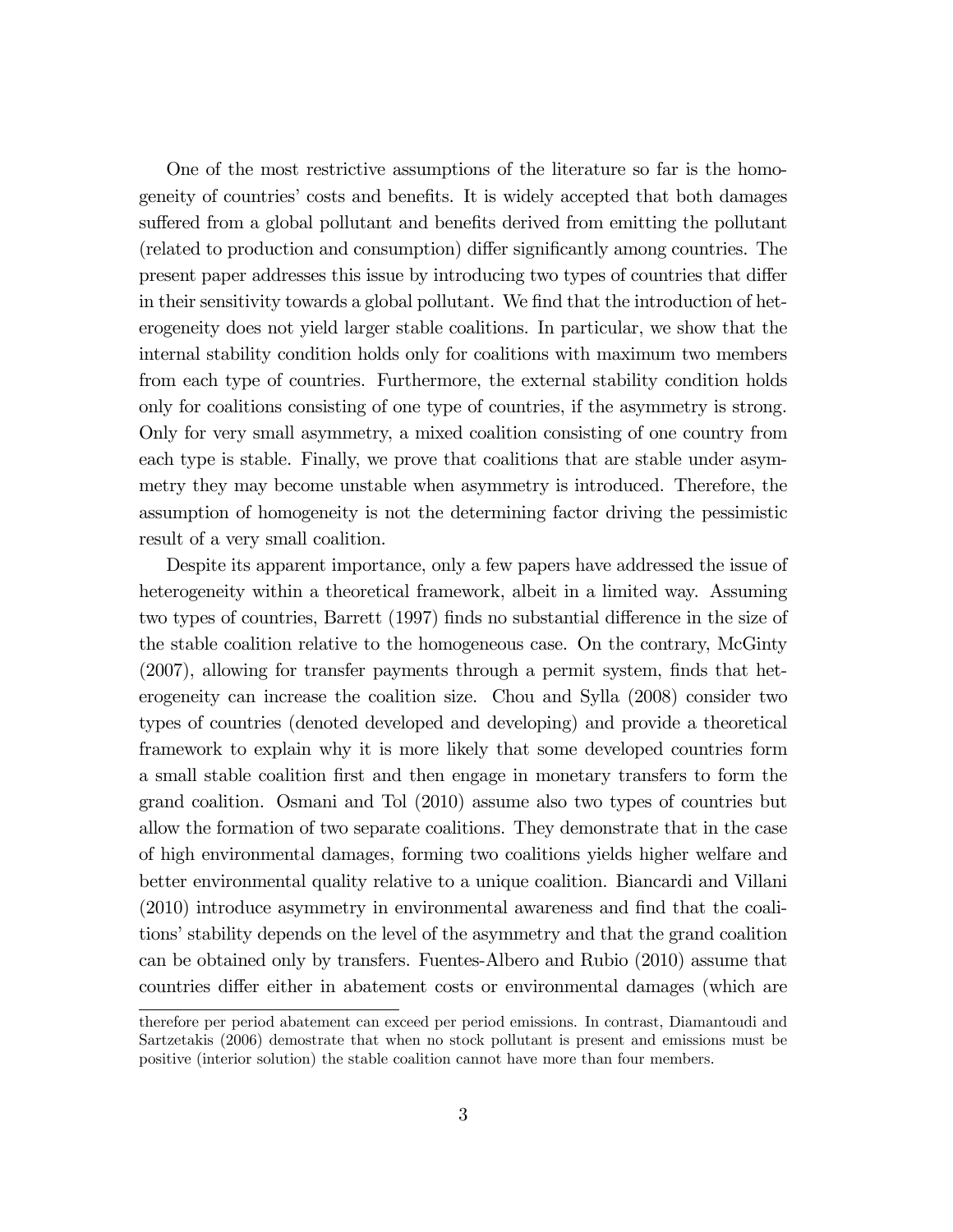assumed to be linear) and find that heterogeneity has no important effect without transfers, but if transfers are allowed the level of cooperation increases with the degree of heterogeneity. Finally, Pavlova and Zeeuw (2013) assuming differences in both emission-related benefits and environmental damages (which are assumed to be linear), find that large stable coalitions are possible without transfers if the asymmetries are sufficiently large, however, the gains of cooperation are very low and that transfers could improve gains from cooperation. As the above review indicates, results of the theoretical literature are mixed. Most of the literature based on simulations finds that under some circumstances, heterogeneity may improve coalitions' effectiveness. Some papers support the idea that the introduction of heterogeneity yields larger stable coalitions, with and without transfers, while some others find that transfers are necessary to induce larger stable coalitions.

The present paper derives analytical results and proves that introducing heterogeneity in environmental damages does not increase the size of the coalition. On the contrary, if heterogeneity is strong enough, a smaller stable coalition results relative to the homogeneous case. The main difference between our model and those developed by Fuentes-Albero and Rubio (2010) and Pavlova and Zeeuw (2013) is the functional form of the environmental damages, since they use a linear damage function. With a quadratic environmental damage function the analysis becomes more complex but more interesting as well, since we can capture the interaction effects between heterogeneous countries due to the aggregate global emission level. Our results demonstrate that, introducing asymmetry into a stable under symmetry agreement can disturb stability. Moreover, when stable coalitions exist their size is small and, when the asymmetry is strong enough, they can not include both types of countries. Our analysis also confirms that the symmetric approach is a special case of the asymmetric approach. When we simplify the asymmetric analysis, assuming that there exist only one type of countries, the results from our model can be paralleled with those in Rubio and Casino (2001).

The rest of the paper is structured as follows. Section 2 describes the model and presents the coalition formation. Section 3 solves for the countries' choice of emissions. Section 4, analyses the existence and stability of an IEA when countries are asymmetric in environmental damages, it provides the appropriate constraints to establish stability and presents a counterexample where a stable coalition is not possible. Section 5 concludes the paper.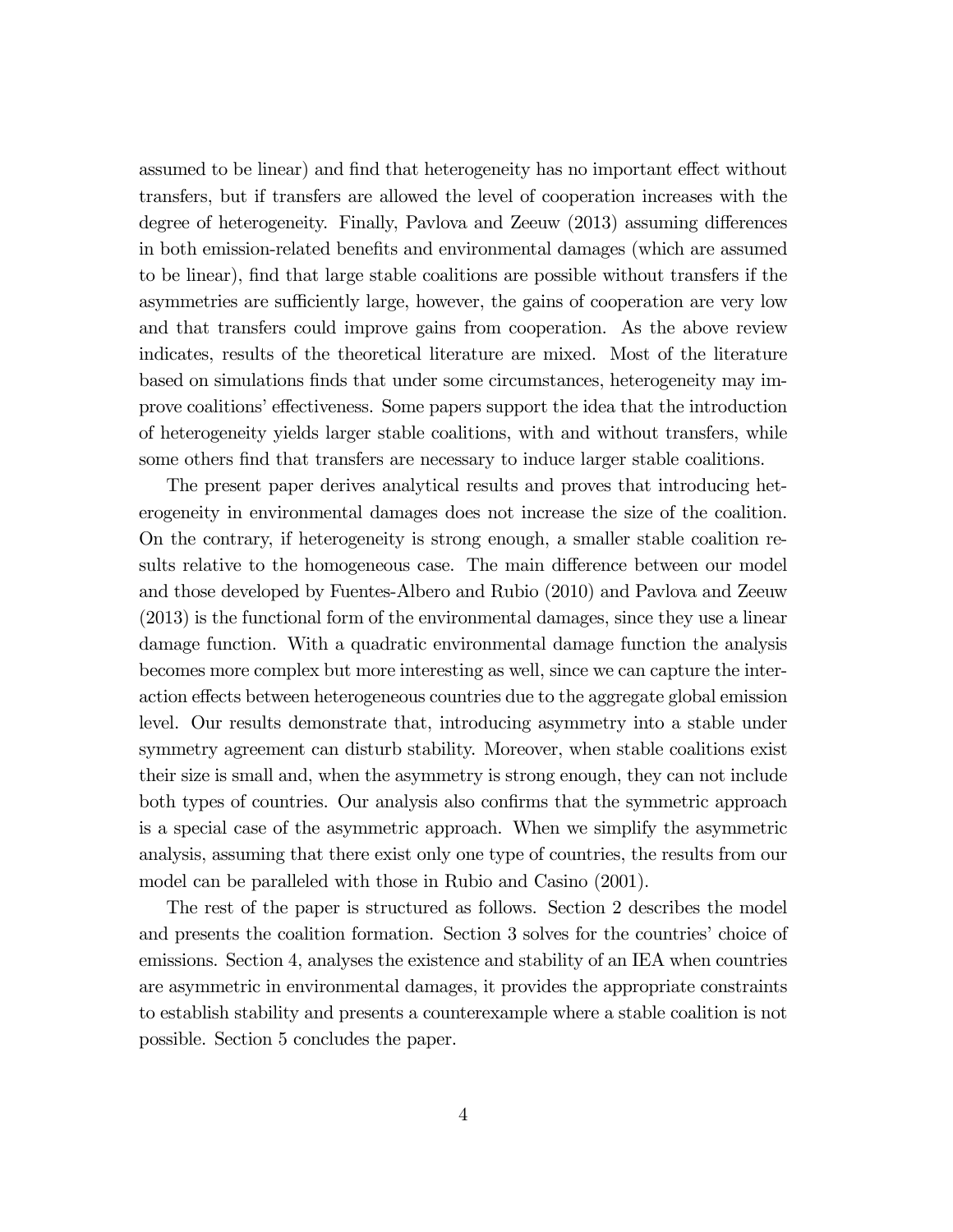# 2 The Model

We consider two types of countries,  $j \in \{A, B\}$ . We assume that for each type j there exist  $N^j$  countries,  $N^j = \{1, 2, 3, ..., n^j\}$ , each of which generate emissions  $e_i^j > 0^3$  as a result of their economic activity. The set of all the countries is defined by N, where  $N = N^A \cup N^B$ . Each country *i* of type *j* derives benefits from the economic activity, expressed as function of its emissions,  $B_i^j(e_i^j)$  and assumed to be strictly concave,  $B_i^j(0) = 0$ ,  $B_i^{j'} \geq 0$  and  $B_i^{j''} < 0$ . It also suffers damages from the aggregate emissions of the global pollutant,  $D_i^j(E)$ , which are assumed to be strictly convex,  $D_i^j(0) = 0$ ,  $D_i^{j'} \ge 0$  and  $D_i^{j''} > 0$ . In particular we use the following functional forms:  $B_i^j(e_i^j) = b^j(a^je_i^j - \frac{1}{2}(e_i^j)^2)$  and  $D_i^j(E) = \frac{1}{2}c^jE^2$ , where  $a^j$ ,  $b^j$  and  $c^j$  are type specific, positive parameters, and  $E = \sum_{j,i=1}^{n^j} e_i^j$  is the aggregate emission level, with  $j = \{A, B\}$ , that is,  $E = \sum_{i=1}^{n^A} e_i^A + \sum_{i=1}^{n^B} e_i^B$ .

The social welfare of each country *i* of type *j*,  $W_i^j$ , is defined as total benefits from its own emissions minus environmental damages from aggregate emissions,

$$
W_i^j = B_i^j \left( e_i^j \right) - D_i^j(E).
$$

Substituting the specific functional forms, country  $i$ 's of type  $j$  social welfare is,

$$
W_i^j = b^j \left( a^j e_i^j - \frac{1}{2} \left( e_i^j \right)^2 \right) - \frac{1}{2} c^j \left( \sum_{j,i=1}^{n^j} e_i^j \right)^2, \tag{1}
$$

where  $j = \{A, B\}$  and  $i \in N^j = \{1, 2, 3, ..., n^j\}$ .

### 2.1 Coalition formation

We model the process of the heterogeneous countries' decision as a non-cooperative two stage game and we examine the existence and stability of a self-enforcing coalition aiming at controlling emissions. In the first stage, each country  $i$  of type  $j$ decides whether or not to join the coalition, while in the second stage, chooses its emission level. We assume that only a single coalition can be formed and we determine the equilibrium number of countries participating in the coalition by applying the notions of internal and external stability of a coalition as was

<sup>&</sup>lt;sup>3</sup>The type of the country is denoted by superscript  $j$  and each country is denoted by subscript .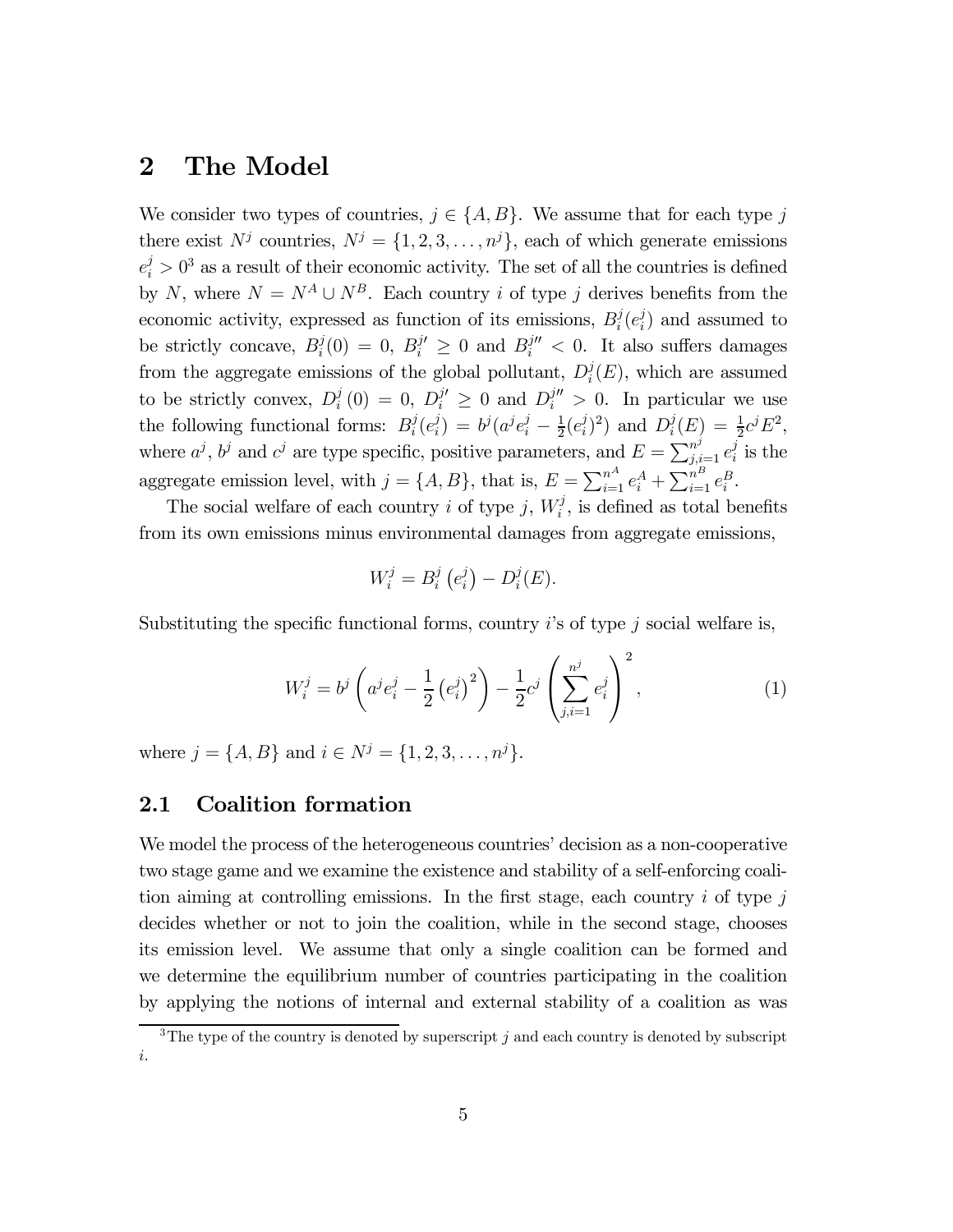originally developed by D'Aspremont et. al (1983) and extended to international environmental agreements (IEAs) by Carraro and Siniscalco (1993) and Barrett (1994). We also assume that when a country contemplates joining or defecting from the coalition, assumes that no other country will change its decision regarding participation in the coalition. Furthermore, we assume that members of the coalition act cooperatively, maximizing their joint welfare, while non-members act in a non-cooperative way, maximizing own welfare. Finally, we assume that in the second stage all countries decide their emission level simultaneously.

In particular, for each type  $j \in \{A, B\}$  a set of countries  $S^j \subset N^j$  sign an agreement to reduce the emissions of the global pollutant and  $N^{j} \backslash S^{j}$  do not. Each signatory of type j emits  $e_s^j$ , such that  $E_{s^j} = s^j e_s^j$ , where  $s^j = |S^j|$  and thus the coalition's total emissions are  $E_s = E_{s^A} + E_{s^B}$ . Similarly, each nonsignatory of type *j* emits  $e_{ns}^j$ , such that  $E_{ns} = (n^j - s^j)e_{ns}^j$ , yielding aggregate emissions of non-signatories,  $E_{ns} = E_{ns} + E_{ns}$ . Therefore, global emissions are,  $E = E_s + E_{ns} = s^A e_s^A + s^B e_s^B + (n^A - s^A) e_{ns}^A + (n^B - s^B) e_{ns}^B.$ 

# 3 Choice of emission

Signatories maximize the coalition's welfare given by  $W_s = \sum_j s^j W_s^j$ , with  $j =$  $\{A, B\}$ , that is,  $W_s = s^A W_s^A + s^B W_s^B$ . Therefore, signatories choose  $e_s^j$  by solving the following maximization problem,

$$
\max_{e_s^j} s^A [B_s^A(e_s^A) - D_s^A(E)] + s^B [B_s^B(e_s^B) - D_s^B(E)],\tag{2}
$$

where,  $E = s^A e_s^A + s^B e_s^B + (n^A - s^A) e_{ns}^A + (n^B - s^B) e_{ns}^B$ . The first order conditions of the signatories' maximization problem (2) yields the equilibrium emission levels,

$$
e_s^A = a^A - \frac{\gamma^A (a^A n^A + a^B n^B)(s^A + c^{-1} s^B)}{\Psi},
$$
\n(3)

$$
e_s^B = a^B - \frac{\gamma^B (a^A n^A + a^B n^B)(cs^A + s^B)}{\Psi},
$$
\n(4)

where  $\gamma^j = \frac{c^j}{b^j}$  indicates the relationship between environmental damages and benefits due to emissions for all countries *i* in each type  $j = \{A, B\}$ . Moreover, we define the parameters  $c = \frac{c^A}{c^B}$  and  $b = \frac{b^A}{b^B}$  as the ratio of the slopes of the marginal environmental damage and marginal benefits respectively, of type  $j = A$  over type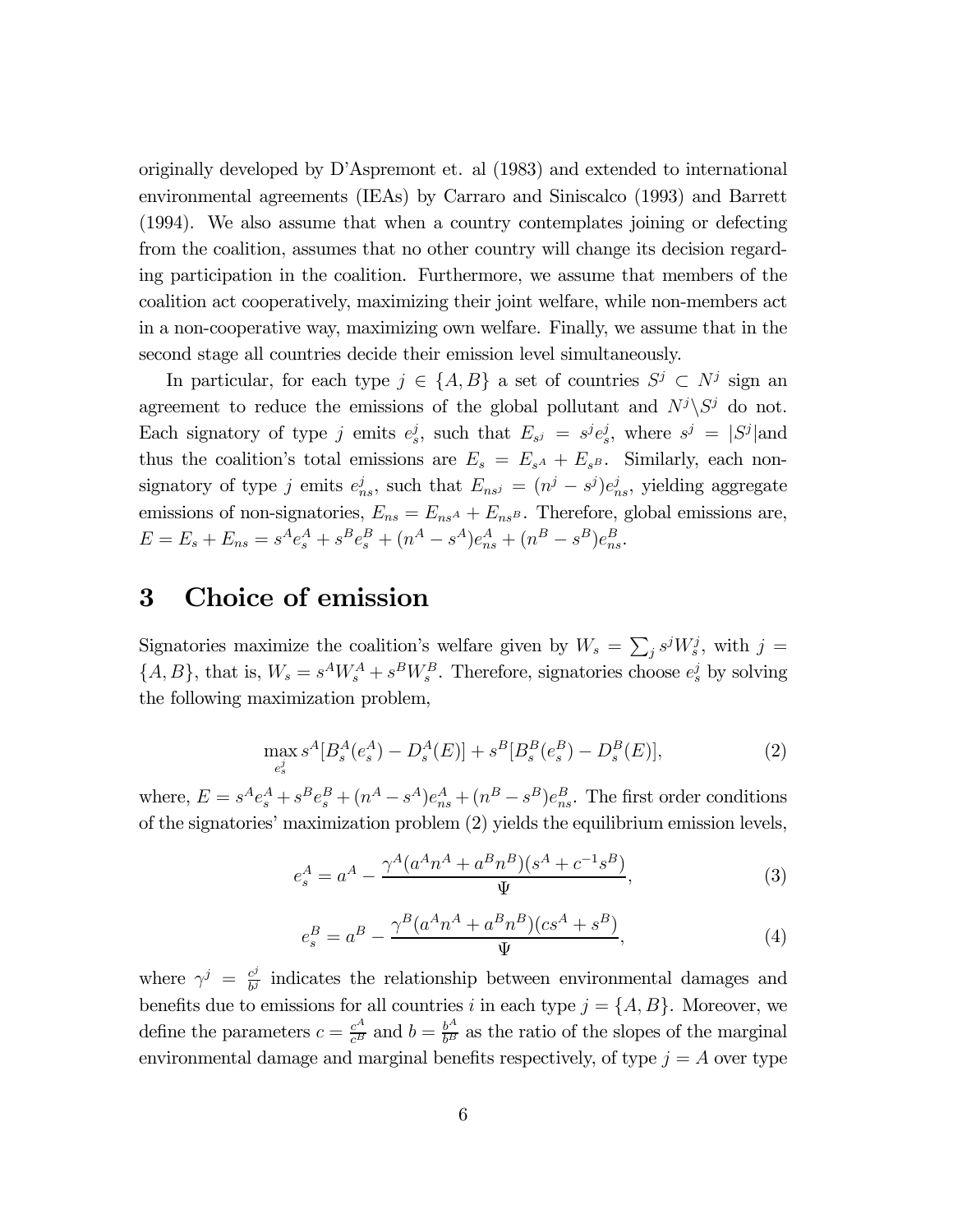$j = B$  countries. Finally, we determine  $X = 1 + \gamma^A (n^A - s^A) + \gamma^B (n^B - s^B)$  and  $\Psi = X + \gamma^A (s^A)^2 + \gamma^B (s^B)^2 + \gamma^A (b + c^{-1}) s^A s^B$ . Note that the both X and  $\Psi$  are positive since  $s^A \leq n^A$  and  $s^B \leq n^B$  and  $\gamma^j > 0.$ 

The aggregate emission level by the signatories is,  $E_s = s^A e_s^A + s^B e_s^B$ . Substituting the equilibrium emission levels we derive,

$$
E_s = \frac{(a^A n^A + a^B n^B)X}{\Psi} - a^A (n^A - s^A) - a^B (n^B - s^B). \tag{5}
$$

Non-signatories maximize their own welfare given by  $W_{ns}^j$ , with  $j = \{A, B\}$ , by choosing  $e_{ns}^j$ .

$$
\max_{e_{ns}^j} B_{ns}^j(e_{ns}^j) - D_{ns}^j(E),\tag{6}
$$

where  $j = \{A, B\}$ , and  $E = s^A e_s^A + s^B e_s^B + (n^A - s^A) e_{ns}^A + (n^B - s^B) e_{ns}^B$ . The first order conditions of the non-signatories' maximization problem (6) yields the equilibrium emission levels,

$$
e_{ns}^A = a^A - \frac{\gamma^A (a^A n^A + a^B n^B)}{\Psi},\tag{7}
$$

$$
e_{ns}^B = a^B - \frac{\gamma^B (a^A n^A + a^B n^B)}{\Psi}.
$$
\n
$$
(8)
$$

The aggregate emission level by the non-signatories is,  $E_{ns} = (n^A - s^A)e_{ns}^A + (n^B - s^A)e_{ns}^A$  $s^B)e_{ns}^B$ . Substituting the equilibrium emission levels we derive,

$$
E_{ns} = a^A(n^A - s^A) + a^B(n^B - s^B) - \frac{(a^A n^A + a^B n^B)(X - 1)}{\Psi}.
$$
 (9)

From (5) and (9), the aggregate global emission level is,

$$
E = \frac{(a^A n^A + a^B n^B)}{\Psi}.
$$
\n(10)

Substituting the equilibrium values of the choice variables from  $(3)$ ,  $(4)$ ,  $(7)$ and (8) into equation (1), we derive the indirect welfare function of signatories  $(W_s^A$  and  $W_s^B)$  and non-signatories  $(W_{ns}^A$  and  $W_{ns}^B)$  for both types of countries.

The welfare functions of signatories,  $W_s^A$  and  $W_s^B$  are,

$$
W_s^A = \frac{1}{2}b^A \left[ (a^A)^2 - \frac{\gamma^A (a^A n^A + a^B n^B)^2 (1 + \gamma^A (s^A + c^{-1} s^B)^2)}{\Psi^2} \right],\tag{11}
$$

$$
W_s^B = \frac{1}{2}b^B \left[ (a^B)^2 - \frac{\gamma^B (a^A n^A + a^B n^B)^2 (1 + \gamma^B (c s^A + s^B)^2)}{\Psi^2} \right].
$$
 (12)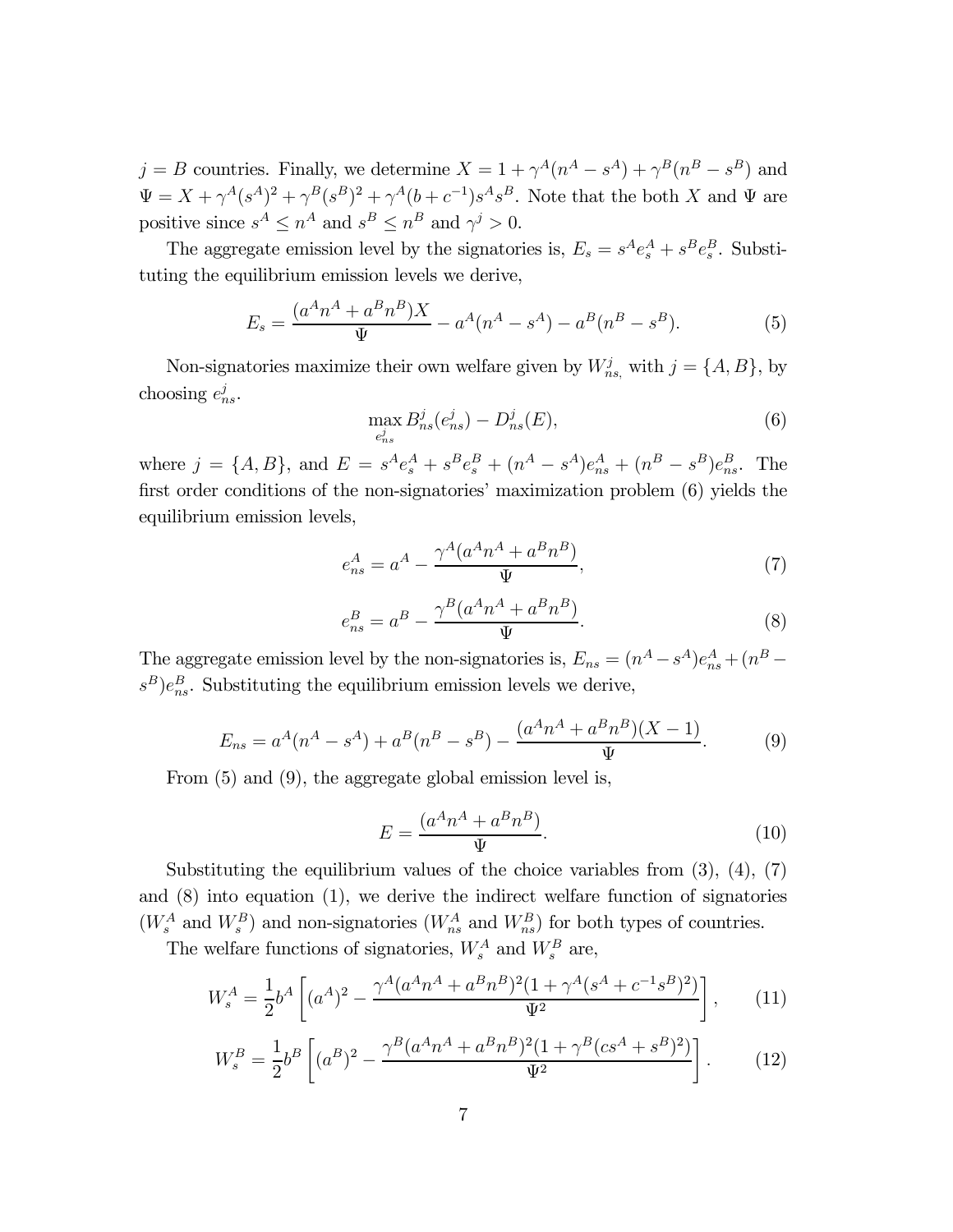The welfare functions of non-signatories,  $W_{ns}^A$  and  $W_{ns}^B$  are,

$$
W_{ns}^A = \frac{1}{2} \left[ b^A (a^A)^2 - \frac{\gamma^A (a^A n^A + a^B n^B)^2 (1 + \gamma^A)}{\Psi^2} \right],
$$
 (13)

$$
W_{ns}^{B} = \frac{1}{2}b^{B}\left[ (a^{B})^{2} - \frac{\gamma^{B}(a^{A}n^{A} + a^{B}n^{B})^{2}(1+\gamma^{B})}{\Psi^{2}} \right].
$$
 (14)

### 3.1 The case of homogeneity

Before we proceed we compare our result to the homogeneous case. Without loss of generality, we assume that  $n^A = n^B = \frac{n}{2}$  and  $s^A = s^B = \frac{s}{2}$ . Moreover, we simplify the parameters as follows<sup>4</sup>:  $a^A = a^B = a$ ,  $b^A = b^B = b^I$ , and  $c^A = c^B = c^I$ . Therefore, in the symmetric case,  $c = b = 1$  since  $c = \frac{c^A}{c^B}$  and  $b = \frac{b^A}{b^B}$ . In addition, we define  $\gamma = \frac{c^I}{b^I}$ , which indicates the relationship between environmental damages and benefits due to emissions for all countries  $i \in N = \{1, 2, 3, \ldots, n\}$ . Emissions of signatories are  $e_s$ , and of non-signatories  $e_{ns}$ . The welfare of signatories and non-signatories are  $W_s$  and  $W_{ns}$ , respectively.

The signatories' equilibrium emission level,  $e_s$ , is,

$$
e_s = a \left( 1 - \frac{\gamma sn}{\Psi} \right),\tag{15}
$$

where,  $X = 1 + \gamma(n - s)$  and  $\Psi = X + \gamma s^2$ . The aggregate emission level of signatories is,  $E_s = s e_s$ . Substituting the equilibrium emission level yields,

$$
E_s = sa\left(1 - \frac{\gamma sn}{\Psi}\right). \tag{16}
$$

The non-signatories' equilibrium emission level,  $e_{ns}$ , is,

$$
e_{ns} = a \left( 1 - \frac{\gamma n}{\Psi} \right),\tag{17}
$$

The aggregate emission level by the non-signatories is,  $E_{ns} = (n - s)e_{ns}$ . Substituting the equilibrium emission level yields,

$$
E_{ns} = (n - s)a\left(1 - \frac{\gamma n}{\Psi}\right). \tag{18}
$$

From  $(16)$  and  $(18)$ , the aggregate global emission level is,

$$
E = \frac{an}{\Psi}.\tag{19}
$$

<sup>&</sup>lt;sup>4</sup>The superscript  $I$  is used to define that countries are indentical.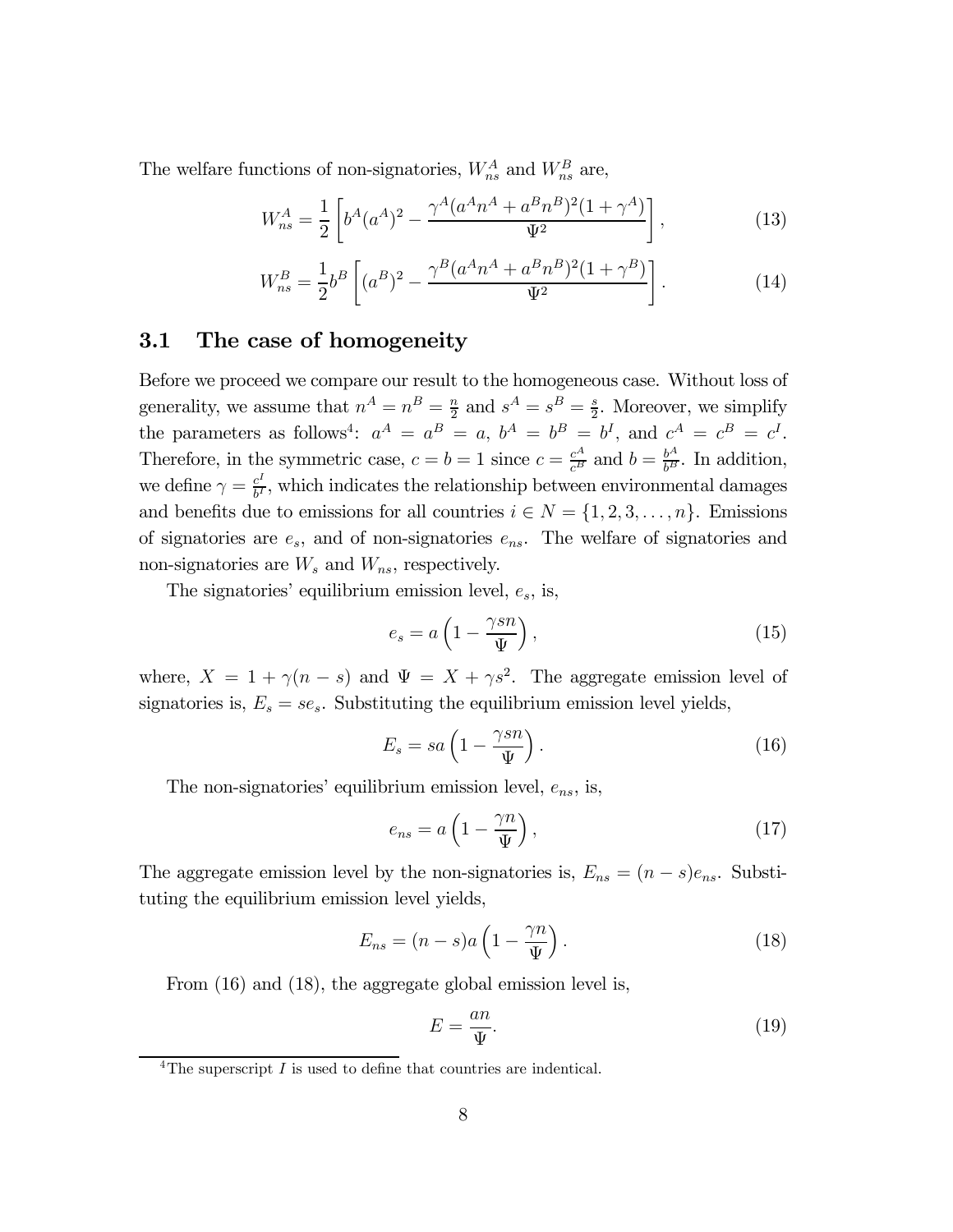Substituting the equilibrium values of the choice variables from (15) and (17) into equation (1), assuming that there is only one type of countries, we derive the indirect welfare functions of both signatories  $(W_s)$  and non-signatories  $(W_{ns})$ .

$$
W_s = \frac{1}{2}b^I a^2 \left[ 1 - \frac{n^2 \gamma (1 + \gamma s^2)}{\Psi^2} \right],
$$
 (20)

$$
W_{ns} = \frac{1}{2}b^I a^2 \left[ 1 - \frac{n^2 \gamma (1 + \gamma)}{\Psi^2} \right].
$$
 (21)

By collapsing the results of the previous Section to homogenous countries, we get the same results derived in Rubio and Casino (2001), noting that we use different notations and a slightly different benefit function.<sup>5</sup> Consequently, as expected, the symmetric country is a special case of the asymmetric assumption.

### 3.2 Generalizing for k types of countries

We assume that there are k asymmetric types of countries. Let  $K = \{1, ..., k\}$ denote the set of types and the letters  $m, j \in K$  denote types. For each type  $j \in K$  there exists a set of  $N^j$  countries,  $N^j = \{1, 2, 3, \ldots, n^j\}$ , each of which emits  $e_i^j > 0$ <sup>6</sup>. Let the total set of countries be  $N = \bigcup N^j$  and the total number  $i \in K$ 

of countries be  $n = \sum_{j \in K} n^j$ .

For each type  $j \in K$  a set of countries  $S^j \subset N^j$  sign an agreement to reduce the emissions of the global pollutant and  $N^{j}\backslash S^{j}$  do not. Let  $s^{j} = |S^{j}|$  for all  $j \in K$ . Each signatory emits  $e_s^j$ , such that  $E_{s^j} = s^j e_s^j$ , and thus the coalition's total emissions are  $E_s = \sum_{j \in K} s^j e_s^j$ . Similarly, each non-signatory of type j emits  $e_{ns}^j$ , such that  $E_{ns} = (n^j - s^j)e_{ns}^j$ , yielding aggregate emissions of non-signatories,  $\sum_{j \in K} (n^j - s^j) e_{ns}^j$ . Therefore, the aggregate global emission level is,  $E = E_s + E_{ns}$ , hence  $E = \sum_{j \in K} s^j e_s^j + \sum_{j \in K} (n^j - s^j) e_{ns}^j$ , for  $j \in K$ .

For each type  $j \in K$  let the parameter  $\gamma^{j}$  be the ratio between environmental damages and benefits due to emissions for all countries  $N^j$ . Thus,

$$
\gamma^j = \frac{c^j}{b^j}.\tag{22}
$$

 ${}^{5}$ Rubio and Casino (2001) assume that the quadratic benefit function for each country takes the form:  $Bi(qi) = aqi - \frac{b}{2}qi^2$  with  $a > 0$  and  $b > 0$ .

<sup>&</sup>lt;sup>6</sup>The subscript *i* is used to denote a particular country of some type *j*.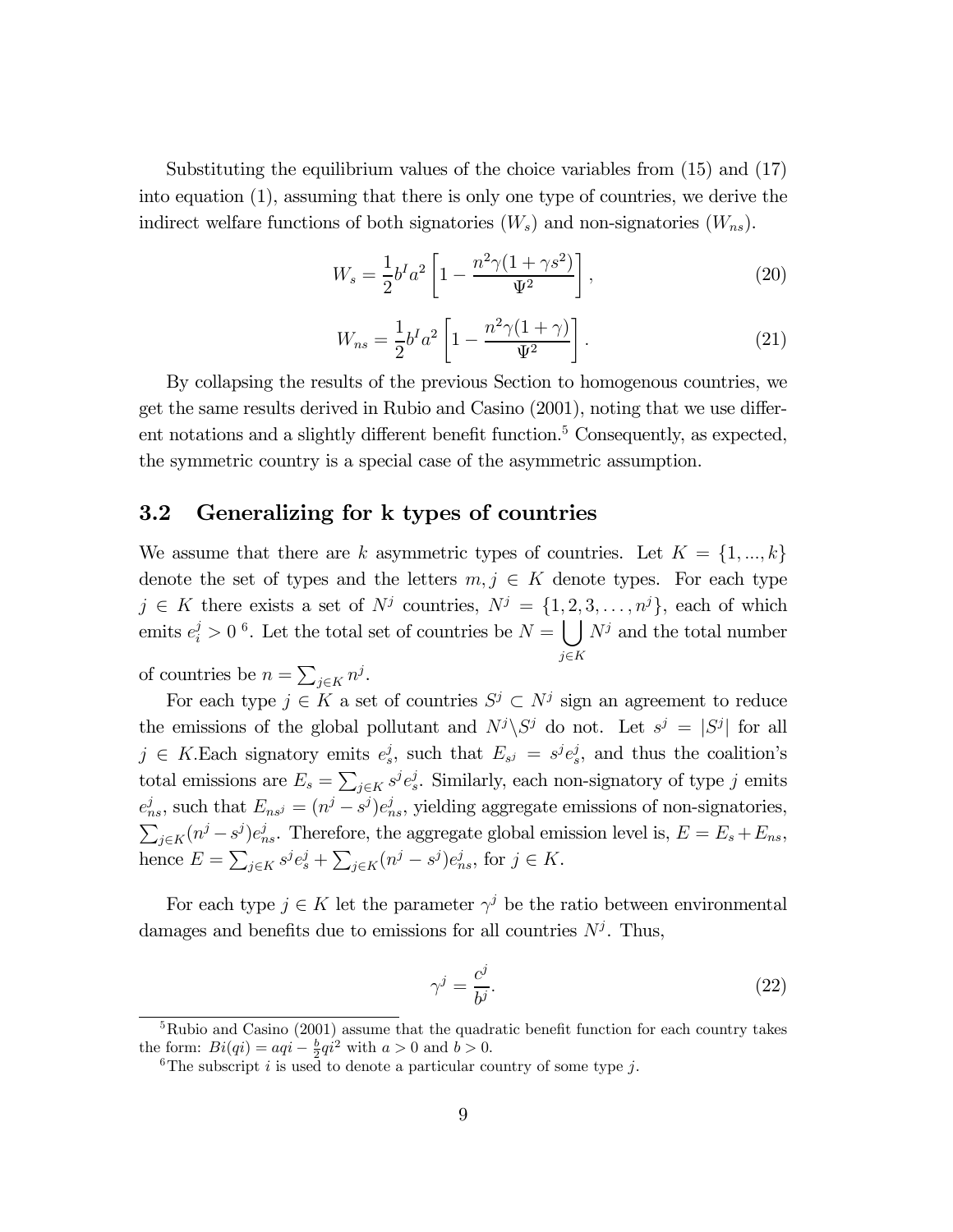Moreover, we define the expression  $\Psi$  as,

$$
\Psi = 1 + \sum_{j \in K} \gamma^j (n^j - s^j) + \sum_{j \in K} \gamma^j (s^j)^2 + \sum_{j \in K} \frac{s^j}{b^j} (\sum_{j \in K} c^j s^j - c^j s^j).
$$
 (23)

The expression  $\Psi$  is always positive since  $n^j \geq s^j$  and is not type specific. The value of the parameter depends only on the total number of the asymmetric types.

The equilibrium emission level for each type  $m \in K$  signatory country is,

$$
e_s^m = a^m - \frac{1}{b^m} \frac{\left(\sum_{j \in K} a^j n^k\right) \left(\sum_{j \in K} c^j s^j\right)}{\Psi},\tag{24}
$$

Substituting the equilibrium emission levels yields,

$$
E_s = \sum_{j \in K} s^j a^j - \frac{\left(\sum_{j \in K} a^j n^j\right)}{\Psi} \sum_{j \in K} s^j \frac{1}{b^j} \left(\sum_{j \in K} c^j s^j\right). \tag{25}
$$

The equilibrium emission level for some non-signatory country of type  $m \in K$ is:

$$
e_{ns}^{m} = a^{m} - \gamma^{m} \frac{\left(\sum_{j \in K} a^{j} n^{j}\right)}{\Psi},\tag{26}
$$

The aggregate emission level by non-signatories is:

$$
E_{ns} = \sum_{j \in K} (n^j - s^j) a^j - \frac{\left(\sum_{j \in K} a^j n^j\right)}{\Psi} \sum_{j \in K} (n^j - s^j) \gamma^j.
$$
 (27)

The aggregate global emission level is,  $E = E_s + E_{ns}$ , hence,

$$
E = \frac{\sum_{j \in K} a^j n^j}{\Psi}.
$$
\n(28)

The indirect welfare function for some signatory of type  $m \in K$  is:

$$
W_s^m = \frac{1}{2} b^m \left[ (a^m)^2 - \gamma^m \frac{\left( \sum_{j \in K} a^j n^j \right)^2}{\Psi^2} \left( 1 + \frac{1}{c^m b^m} \left( \sum_{j \in K} c^j s^j \right)^2 \right) \right].
$$
 (29)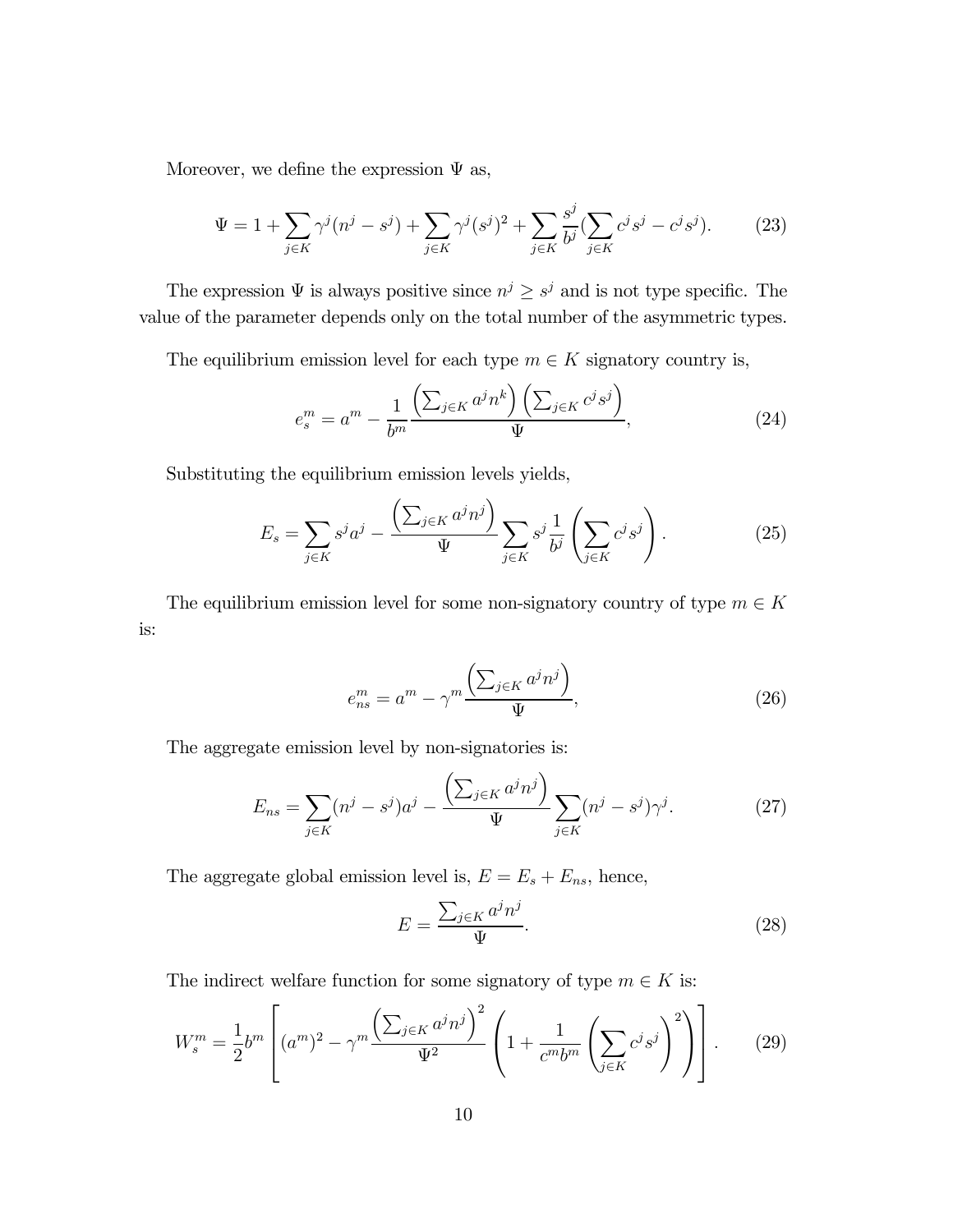The indirect welfare function for some non-signatory country of type  $m \in K$ is:

$$
W_{ns}^{j} = \frac{1}{2}b^{j} \left[ (a^{j})^{2} - \gamma^{j} \frac{\left(\sum_{m=1}^{k} a^{m} n^{m}\right)^{2}}{\Psi^{2}} \left(1 + \gamma^{j}\right) \right].
$$
 (30)

# 4 Coalition's membership

To determine the existence and stability of a coalition, we use the notions of the internal and external stability as was originally developed by D'Aspremont et. al (1983) and extended to IEAs by Carraro and Siniscalco (1993) and Barrett (1994). The internal stability implies that no coalition member has an incentive to leave the coalition, while the external stability implies that no country outside the coalition has an incentive to join the coalition. In our case, these conditions are specified for the two types of countries, i.e.  $j = \{A, B\}$ , since stability requirements should be satisfied by both types. We denote the size of a stable coalition by  $(s^{A*}, s^{B*})$ , where  $s^{j*}$  is the number of type *j* countries signing the agreement.

Formally, for type  $A$  and  $B$  countries respectively, the internal and external stability conditions take the following form: internal stability condition,

$$
W_s^A(s^{A*}, s^{B*}) \ge W_{ns}^A(s^{A*} - 1, s^{B*}) \text{ and } W_s^B(s^{A*}, s^{B*}) \ge W_{ns}^B(s^{A*}, s^{B*} - 1), \tag{31}
$$

external stability condition,

$$
W_s^A(s^{A*} + 1, s^{B*}) \le W_{ns}^A(s^{A*}, s^{B*}) \text{ and } W_s^B(s^{A*}, s^{B*} + 1) \le W_{ns}^B(s^{A*}, s^{B*}). \tag{32}
$$

In this context, a coalition is characterized stable only if all four (two internal and two external) conditions are satisfied at the equilibrium. If even one of these conditions is violated, then the coalition is not stable implying that at least one country of either type  $j = A$  or  $j = B$  wants to either enter or withdraw from the coalition.

Substituting the values of the indirect welfare functions from (11), (12), (13) and (14), the internal and external stability conditions are derived. The internal stability conditions  $(I^j)$  for the two types of countries are the following: Type A countries,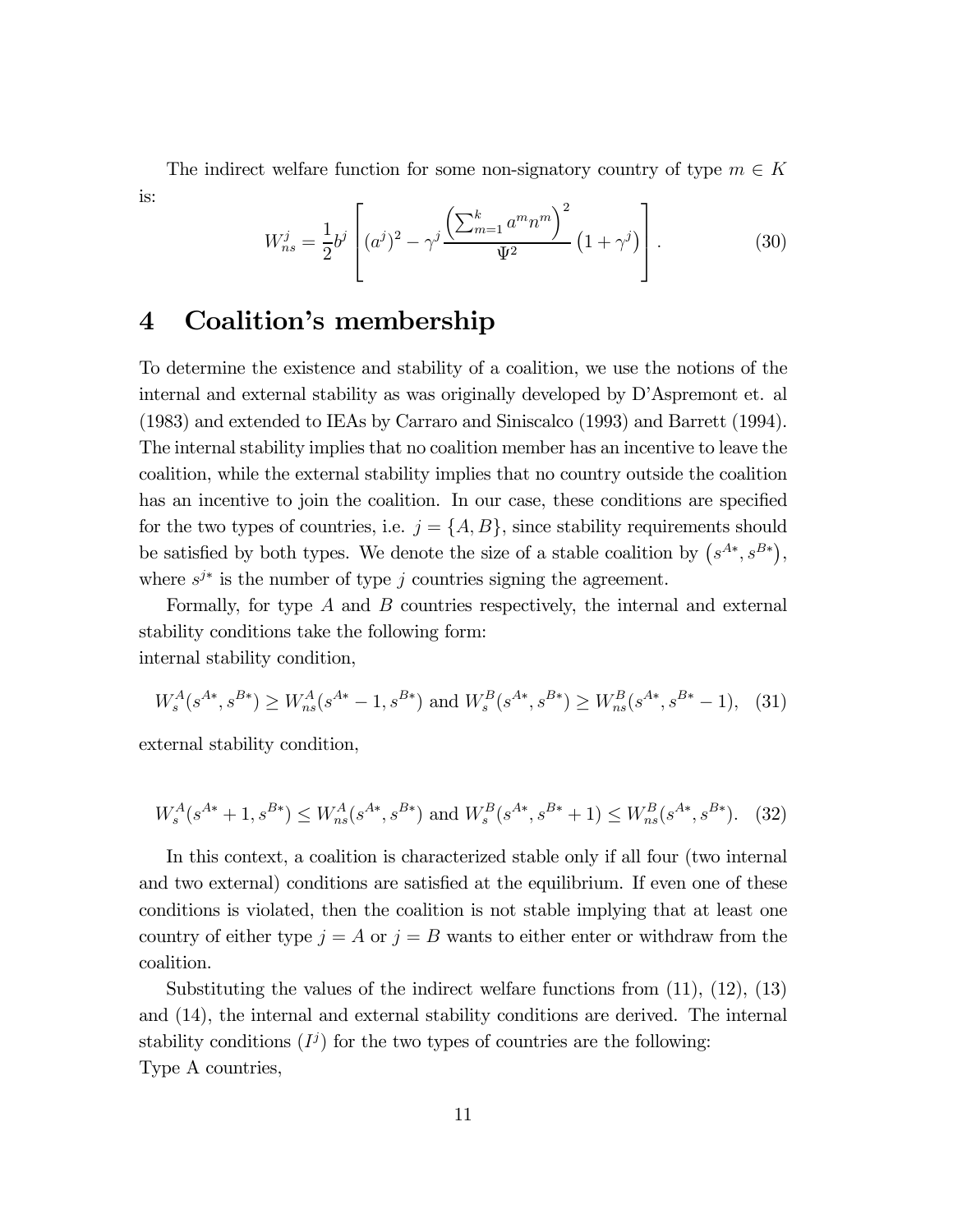$$
I^{A} = \frac{\gamma^{A}b^{A}\Theta}{2} \left[ \frac{1 + \gamma^{A}}{\left(\Psi - 2\gamma^{A}(s^{A} - 1) - \gamma^{A}(b + c^{-1})s^{B}\right)^{2}} - \frac{1 + \gamma^{A}\left(s^{A} + c^{-1}s^{B}\right)^{2}}{\Psi^{2}} \right] \geq 0,
$$
\n(33)

where,  $\Theta = (a^A n^A + a^B n^B)^2$ . Type B countries,

$$
I^{B} = \frac{\gamma^{B}b^{B}\Theta}{2} \left[ \frac{1+\gamma^{B}}{\left(\Psi - 2\gamma^{B}(s^{B}-1) - \gamma^{B}(b^{-1}+c)s^{A}\right)^{2}} - \frac{1+\gamma^{B}(cs^{A}+s^{B})^{2}}{\Psi^{2}} \right] \geq 0.
$$
\n(34)

The external stability conditions  $(E^j)$  for the two types of countries are the following:

Type A countries,

$$
E^{A} = \frac{\gamma^{A}b^{A}\Theta}{2} \left[ \frac{1 + \gamma^{A} \left( 1 + s^{A} + c^{-1}s^{B} \right)^{2}}{\left( \Psi + 2\gamma^{A}s^{A} + \gamma^{A} \left( b + c^{-1} \right)s^{B} \right)^{2}} - \frac{1 + \gamma^{A}}{\Psi^{2}} \right] \ge 0, \quad (35)
$$

Type B countries,

$$
E^{B} = \frac{\gamma^{B}b^{B}\Theta}{2} \left[ \frac{1 + \gamma^{B} \left( 1 + cs^{A} + s^{B} \right)^{2}}{\left( \Psi + 2\gamma^{B}s^{B} + \gamma^{A} \left( b^{-1} + c \right) s^{A} \right)^{2}} - \frac{1 + \gamma^{B}}{\Psi^{2}} \right] \ge 0.
$$
 (36)

### 4.1 Existence and stability of a coalition assuming heterogeneity in environmental damages

In order to derive analytical results we restrict the asymmetry between the two types of countries in the environmental damage function, that is, we assume  $c^A \neq$  $c^B$  while  $a^A = a^B = a$  and  $b^A = b^B = b^{I7}$ . For simplicity and without any loss of generality we assume  $n^A = n^B = n$ . Furthermore, without any loss of generality, we assume that  $c > 1$ , implying that  $c^A > c^B$  and since  $b = \frac{b^A}{b^B} = 1$ ,  $\gamma^A > \gamma^B$ . Therefore, in this context, type  $j = A$  countries have a steeper marginal environmental damage function compared to type  $j = B$  countries, hence the former are more sensitive to environmental pollution.

<sup>&</sup>lt;sup>7</sup>The superscript *I* in parameter *b*, i.e.  $b^I$ , is used to define that countries are indentical with respect to benefits.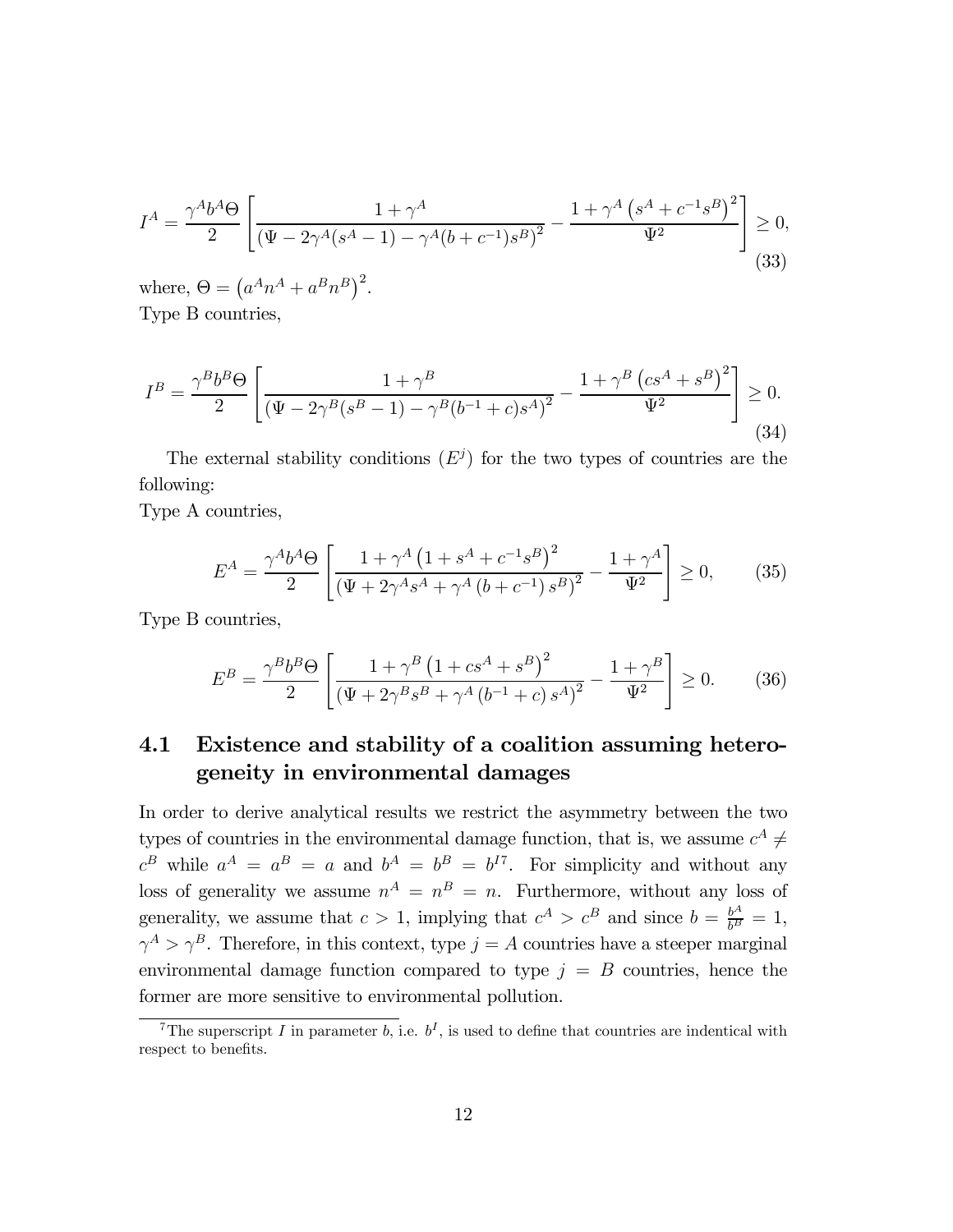Under these assumptions, the internal stability conditions  $(I^j)$  given by the equations (33) and (34) can be simplified as follows: Type A countries,

$$
I^{A}(s^{A}, s^{B}) = \frac{\gamma^{A}b^{I}(an)^{2}}{2} \left[ \frac{1 + \gamma^{A}}{(\Psi - 2\gamma^{A}(s^{A} - 1) - \Gamma s^{B})^{2}} - \frac{1 + \gamma^{A}(s^{A} + c^{-1}s^{B})^{2}}{\Psi^{2}} \right],
$$
\n(37)

where,  $\Gamma = (\gamma^A + \gamma^B)$ ,  $c = \frac{\gamma^A}{\gamma^B}$  (since  $b = 1$ ) and  $\Psi = X + \gamma^A (s^A)^2 + \gamma^B (s^B)^2 + \Gamma s^A s^B$ with  $X = 1 + \gamma^A (n - s^A) + \gamma^B (n - s^B)$ . Type B countries,

$$
I^{B}(s^{A}, s^{B}) = \frac{\gamma^{B} b^{I}(an)^{2}}{2} \left[ \frac{1 + \gamma^{B}}{\left(\Psi - 2\gamma^{B}(s^{B} - 1) - \Gamma s^{A}\right)^{2}} - \frac{1 + \gamma^{B} \left(c s^{A} + s^{B}\right)^{2}}{\Psi^{2}} \right].
$$
\n(38)

Similarly, the external stability conditions  $(E^j)$  given by the equations (35) and (36) can be simplified as follows: type A countries,

$$
E^{A}(s^{A}, s^{B}) = \frac{\gamma^{A} b^{I}(an)^{2}}{2} \left[ \frac{1 + \gamma^{A} (1 + s^{A} + c^{-1} s^{B})^{2}}{(\Psi + 2\gamma^{A} s^{A} + \Gamma s^{B})^{2}} - \frac{1 + \gamma^{A}}{\Psi^{2}} \right],
$$
 (39)

type B countries,

$$
E^{B}(s^{A}, s^{B}) = \frac{\gamma^{B} b^{I}(an)^{2}}{2} \left[ \frac{1 + \gamma^{B} (1 + cs^{A} + s^{B})^{2}}{(\Psi + 2\gamma^{B} s^{B} + \Gamma s^{A})^{2}} - \frac{1 + \gamma^{B}}{\Psi^{2}} \right].
$$
 (40)

We start by checking the internal stability conditions. Lemma 1, states that the internal stability conditions hold only for coalitions with fewer than three members from each type.

**Lemma 1** For all  $s^j \geq 3$ , the internal stability condition  $I^j(s^A, s^B)$  is not satisfied, i.e.  $I^j(s^A, s^B) < 0$ , for all  $j = \{A, B\}.$ 

#### **Proof.** See appendix A.  $\blacksquare$

Therefore, if a stable coalition exists, it can consist of maximum four members since  $s^j < 3$ , for all  $j = \{A, B\}$ . Table 1, presents all possible combinations and the appropriate constraints under which a stable agreement is feasible.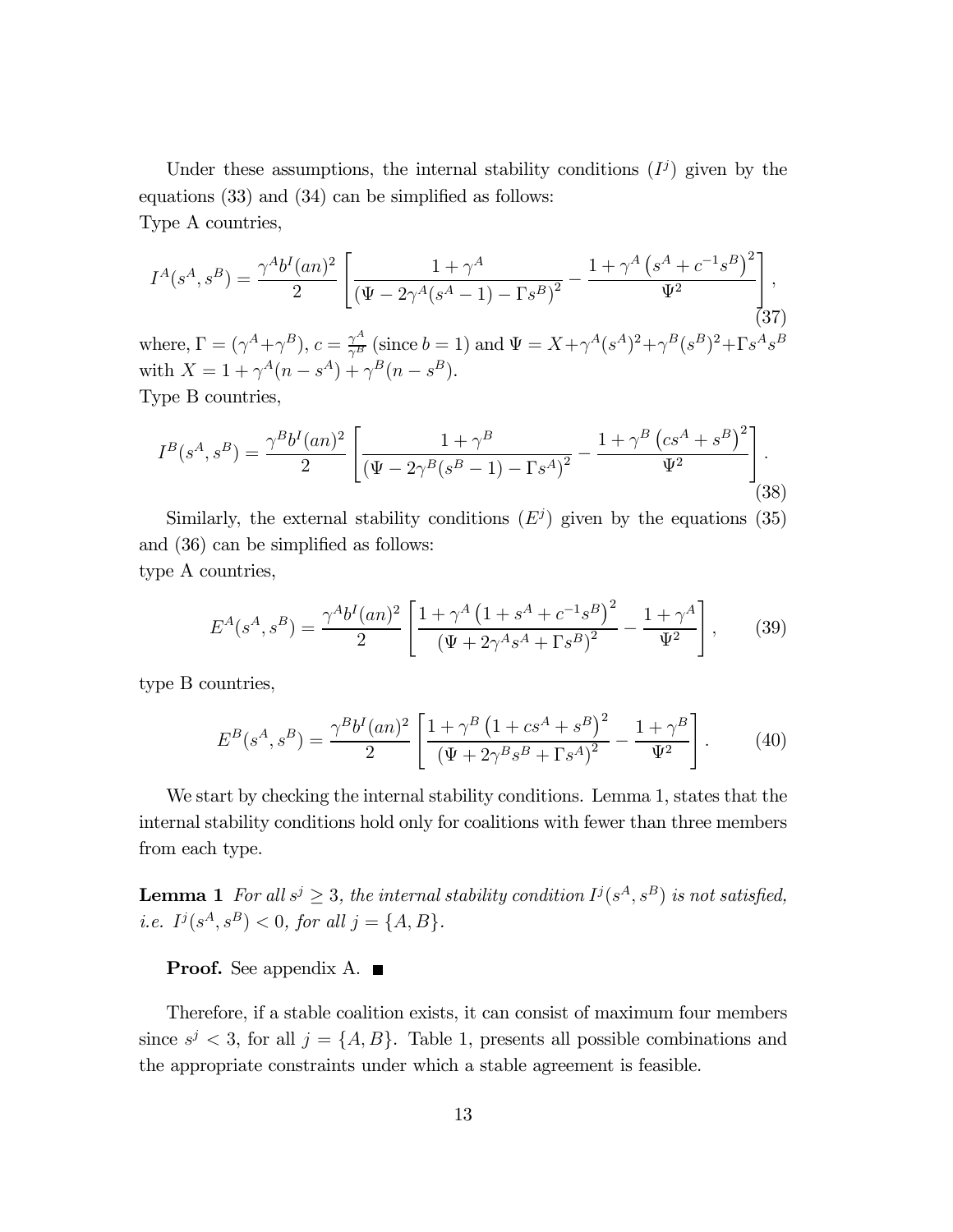|                 |                |                              | (0, 1                        | $(0,2)$<br>constraint (43) |  |
|-----------------|----------------|------------------------------|------------------------------|----------------------------|--|
|                 |                |                              |                              |                            |  |
| $\parallel s^A$ |                | (1,0)                        |                              | $\left( 1,2\right)$        |  |
|                 |                |                              | $(1,1)$<br>constraint $(41)$ |                            |  |
|                 | $\overline{2}$ | $(2,0)$<br>constraint $(44)$ | $\left( 2,1\right)$          | (2,2)                      |  |
|                 |                |                              |                              |                            |  |

Table 1. Stable agreements

For all  $n > 3$ ,  $\gamma^B > 0$  and  $\gamma^A > \gamma^B$ , only the combinations along the main diagonal in the above table can support stable agreements. In particular, we have the following three cases:

#### Case 1:

 $(s<sup>A</sup> = 1, s<sup>B</sup> = 1)$  can support a stable agreement only when  $I<sup>j</sup>(1,1) \geq 0$  and  $E^{j}(1,1) \geq 0$ , for  $j = \{A, B\}$ . The appropriate constraints that ensure stability are,

$$
\gamma^{A} \leq \frac{1}{2(n-2+\sqrt{4n^{2}-6n+3})},
$$
\n
$$
\sqrt{\frac{(1+\gamma^{B})(2+\gamma^{B}(1+2n))(\gamma^{B})^{2}+2(2+(1-(n-2)n)\gamma^{B})\gamma^{A}(\gamma^{B})^{2}}{+\left[(1+\gamma^{B}-n(4+(5n-2)\gamma^{B}))\gamma^{B}-1\right](\gamma^{A})^{2}} \leq \gamma^{B} \leq \gamma^{A},
$$
\n
$$
-2(1+2\gamma^{B}n)n(\gamma^{A})^{3}-n^{2}(\gamma^{A})^{4}} \quad \gamma^{B} \geq \frac{2}{5(n-1)+4\sqrt{4n^{2}-6n+3}}.
$$
\n(41)

In the specific case where  $\gamma^A = \gamma^B$  the model represents the symmetric case. Under symmetry, a coalition consisting of two countries is the unique self-enforcing IEA as long as,

$$
\gamma^A = \gamma^B (= \gamma) \le \frac{1}{n - 4 + 2\sqrt{n^2 - 3n + 3}}.\tag{42}
$$

The derived restriction (42) is identical to the one presented in the literature with symmetric countries (De Cara and Rotillon 2001; Rubio and Casino 2001) under which an agreement of size two is stable.

Case 2: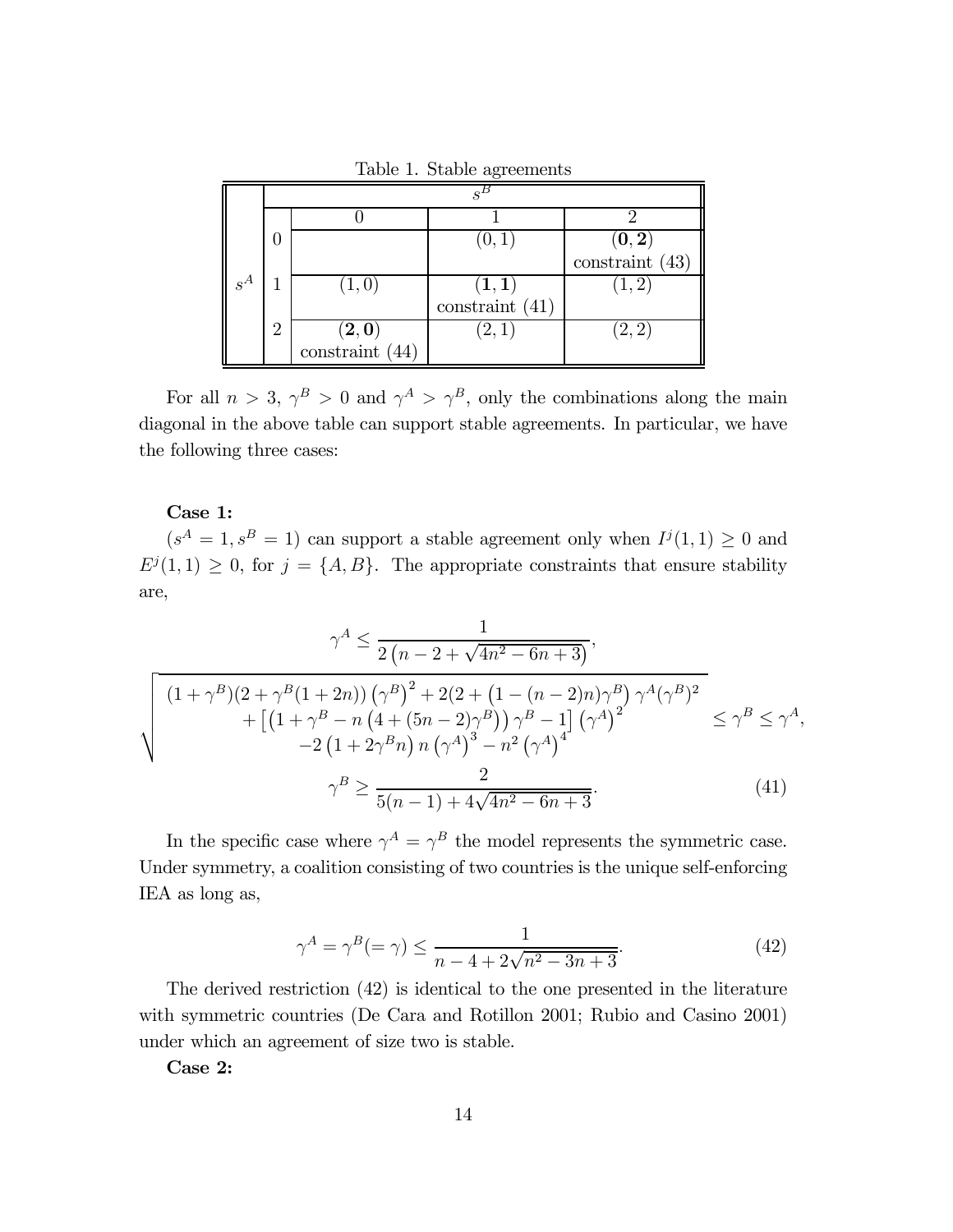$(s<sup>A</sup> = 0, s<sup>B</sup> = 2)$  can support a stable agreement only when  $I<sup>B</sup>(0, 2) \ge 0$  and  $E^{j}(0, 2) \geq 0$  for  $j = \{A, B\}$ . The appropriate constraints that ensure stability are,

$$
\gamma^A < \frac{2\sqrt{\left(1+\gamma^B\right)\left(1+4\gamma^B\right)} - \left(1+\left(3n-2\right)\right)\gamma^B}{3n},
$$
\n
$$
\frac{2}{5(n-1) + 4\sqrt{4n^2 - 6n + 3}} \le \gamma^B < \frac{1}{2\left(n - 2 + \sqrt{4n^2 - 6n + 3}\right)}.\tag{43}
$$

Case 3:

 $(s<sup>A</sup> = 2, s<sup>B</sup> = 0)$  can support a stable agreement only when  $I<sup>A</sup>(2,0) \ge 0$  and  $E^{j}(2,0) \geq 0$  for  $j = \{A, B\}$ . The appropriate constraints that ensure stability are,

$$
\gamma^A < \frac{2\left(2+\sqrt{3+n\left[n\left(1-\gamma^B\right)\left(1-4\gamma^B\right)-3\left(1-2\gamma^B\right)\right]} - \left(1+(3n-2)\gamma^B\right)n\right)}{(n-2)(2+3n)},
$$

$$
\gamma^B < \frac{1}{2\left(n-2+\sqrt{4n^2-6n+3}\right)}.
$$
(44)

The following Proposition summarizes the results of the above analysis.

**Proposition 2** i) The mixed coalition  $(s^A = 1, s^B = 1)$  is stable only under minimal asymmetry, that is, when countries are almost identical ( $c<sup>A</sup>$  very close to  $c^B$ ).

ii) When asymmetry increases, the coalition consists only of one type of countries, When the coalition  $(s^A = 0, s^B = 2)$  is stable, the coalition  $(s^A = 2, s^B = 0)$  is stable as well.

iii) When the mixed coalition is stable, the other two coalitions,  $(s^A = 0, s^B = 2)$ and  $(s^A = 2, s^B = 0)$ , are stable as well.

Proof. See appendix B. ■

#### 4.1.1 Emission levels

According to the above analysis, a stable agreement can exist under the following cases: Case 1:  $(s^A = 1, s^B = 1)$ , Case 2:  $(s^A = 0, s^B = 2)$ , and Case 3:  $(s^A = 1)$  $2, s<sup>B</sup> = 0$ . We can now compare the aggregate emission levels among these three possible cases.

**Case 1:**  $(s^A = 1, s^B = 1)$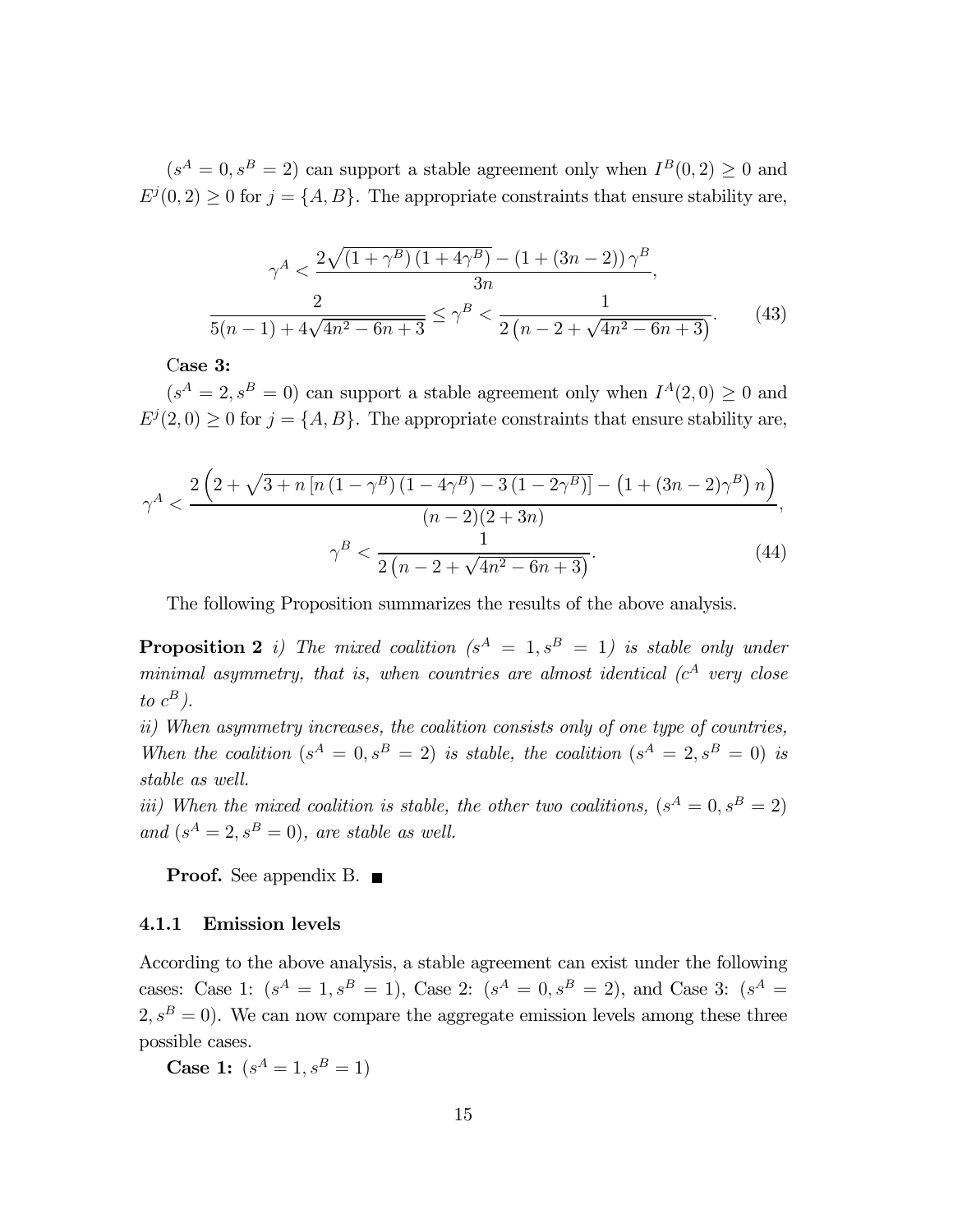The aggregate global emission level is,

$$
E = \frac{2an}{1 + \Gamma(n+1)}.\tag{45}
$$

**Case 2:**  $(s^A = 0, s^B = 2)$ 

The aggregate global emission level is,

$$
E = \frac{2an}{1 + \Gamma n + 2\gamma^B}.\tag{46}
$$

**Case 3:**  $(s^A = 2, s^B = 0)$ 

The aggregate global emission level is,

$$
E = \frac{2an}{1 + \Gamma n + 2\gamma^A}.\tag{47}
$$

Since  $\gamma^A > \gamma^B$ , we can easily verify that global emissions are lower in Case 3 and larger in Case 2. Hence, with a high level of asymmetry such that only the coalition  $(s^A = 2, s^B = 0)$  satisfies stability, we can achieve the lower level of global emissions.

**Lemma 3** The constraints presented in Section 4.1 quarantee that emissions from both signatories and non-signatories are always positive

**Proof.** See appendix C.  $\blacksquare$ 

#### 4.1.2 Cases of instability under heterogeneity

The literature (De Cara and Rotillon 2001; Finus and Rundshagen 2001; Rubio and Casino 2001) has shown that when countries are symmetric, a coalition consisting of two countries is the unique self-enforcing agreement. Nonetheless, when we allow countries to be heterogeneous, the analysis shows that asymmetry can have an inverse effect on stability. Our results, presented in Proposition 4, indicate that heterogeneity has grave implications on the scope of cooperation relative to the homogeneous case. Specifically, we demonstrate that introducing asymmetry into an, under symmetry, stable coalition could disturb stability.

**Proposition 4** Assuming heterogeneous countries, a stable agreement where  $s^{j*}$ 1 for some  $j = \{A, B\}$  may not exist, unlike the case of homogeneous countries.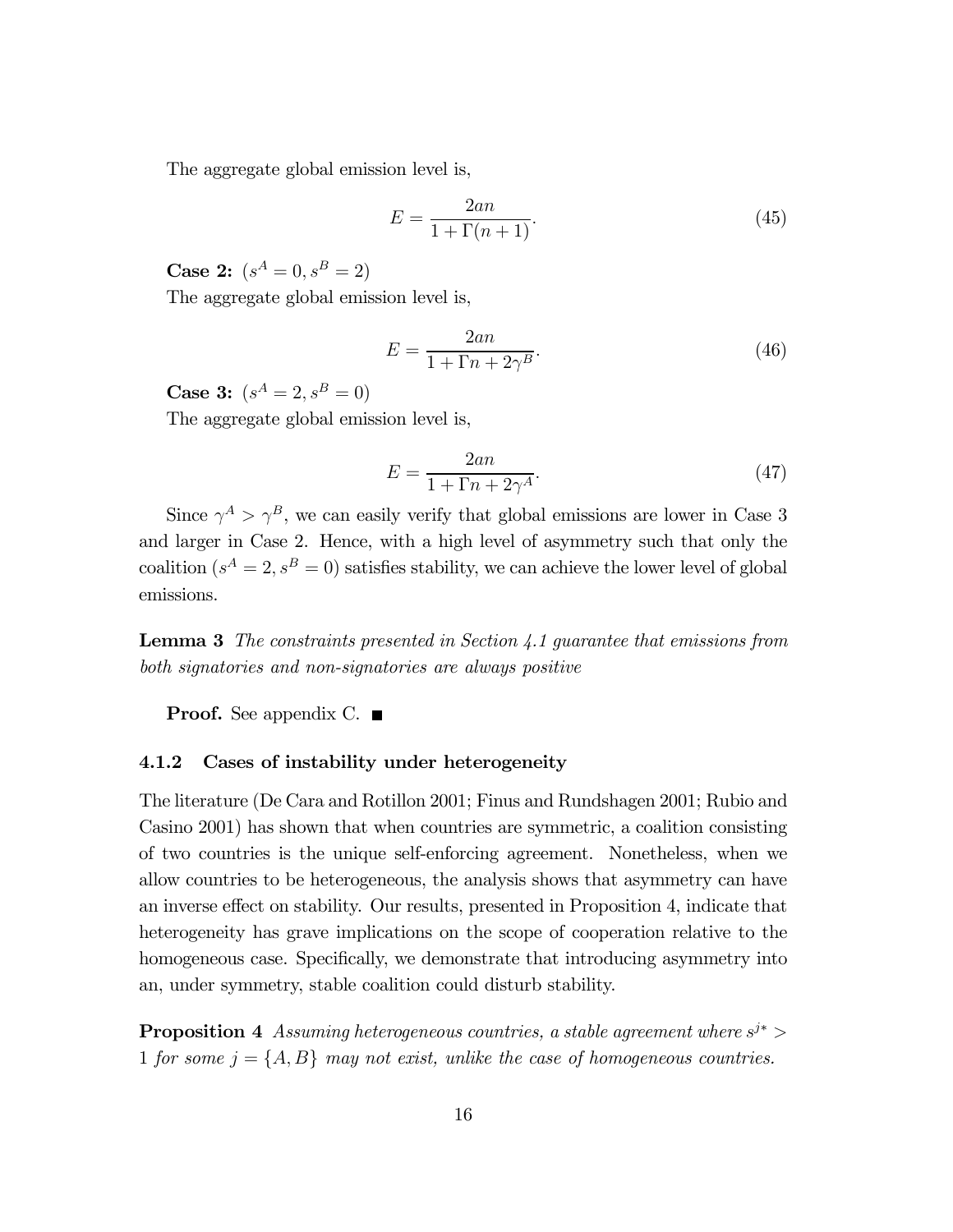**Proof.** To prove the above proposition, we provide a numerical counterexample where a stable coalition does not exist when we relax the homogeneity assumption. We set the following values of the parameters:  $a = 10$ ,  $b^{18} = 6$  and  $n = 5$  implying that  $N = 10$ , while  $c<sup>A</sup> = 0.55$  and  $c<sup>B</sup> = 0.25$ . Using these values, we derive,  $\gamma^{A} = \frac{c^{A}}{b^{I}} = 0.091\bar{6}$  and  $\gamma^{B} = \frac{c^{B}}{b^{I}} = 0.041\bar{6}$ .

Consider first the case that all countries are symmetric and of type B. The condition for the coalition  $(s^A = 1, s^B = 1)$  to be stable is given in (42). For the numerical example we examine  $n = 5$ , the stability condition requires that  $\gamma \leq$ 0.0433125, which is satisfied given that  $b^I = 6$ ,  $n = 10$ , and  $c^I = 0.25$ . Therefore, in the case of ten type B countries, a coalition of two countries is stable (in accordance to the literature) and the aggregate emission level is  $E = \frac{2an}{1+2\gamma^B(n+1)} = 66.\overline{6}.$ 

We now examine stability in the case of two types of countries. Table 2 presents the stability conditions that fail in each of the possible coalitions. As already noted, only the combinations along the main diagonal of the three by three table can support stable agreements as long as the appropriate constraints hold (Section 4.1). However, in all three possible coalitions,  $(s^A = 1, s^B = 1)$ ,  $(s^A = 0, s^B = 2)$ and  $(s^A = 2, s^B = 0)$ , the internal stability condition  $I^j(s^A, s^B)$ , for  $j = \{A, B\}$ , is violated. Consequently, stability can be achieved only under the trivial coalition  $(s<sup>A</sup> = 1, s<sup>B</sup> = 0)$  indicating that there is no stable agreement where  $s<sup>j*</sup> > 1$  for some  $j = \{A, B\}.$ 

|       | $\mathbf{S}^{\perp}$ |                           |                |                 |  |  |
|-------|----------------------|---------------------------|----------------|-----------------|--|--|
|       |                      |                           |                |                 |  |  |
|       |                      |                           |                | (0, 2)          |  |  |
|       |                      |                           |                | $I^B(0, 2) < 0$ |  |  |
| $s^A$ |                      | $(\mathbf{1},\mathbf{0})$ | (1,1)          |                 |  |  |
|       |                      |                           | $I^j(1,1) < 0$ |                 |  |  |
|       | 2                    | $(2,0)$<br>$I^A(2,0) < 0$ |                |                 |  |  |
|       |                      |                           |                |                 |  |  |

Table 2. No stable agreement

We first check the stability conditions for coalition  $(s^A = 2, s^B = 0)$ , i.e. constraints (44). The second of these constraints, given that  $n = 5$ , yields the following range of values for the parameter  $\gamma^B$ , 0.0369167  $\leq \gamma^B < 0.0433125$ . This

<sup>&</sup>lt;sup>8</sup>Following the same notation as in Section 3.1,  $b<sup>I</sup>$  is used to define that countries are indentical with respect to benefits.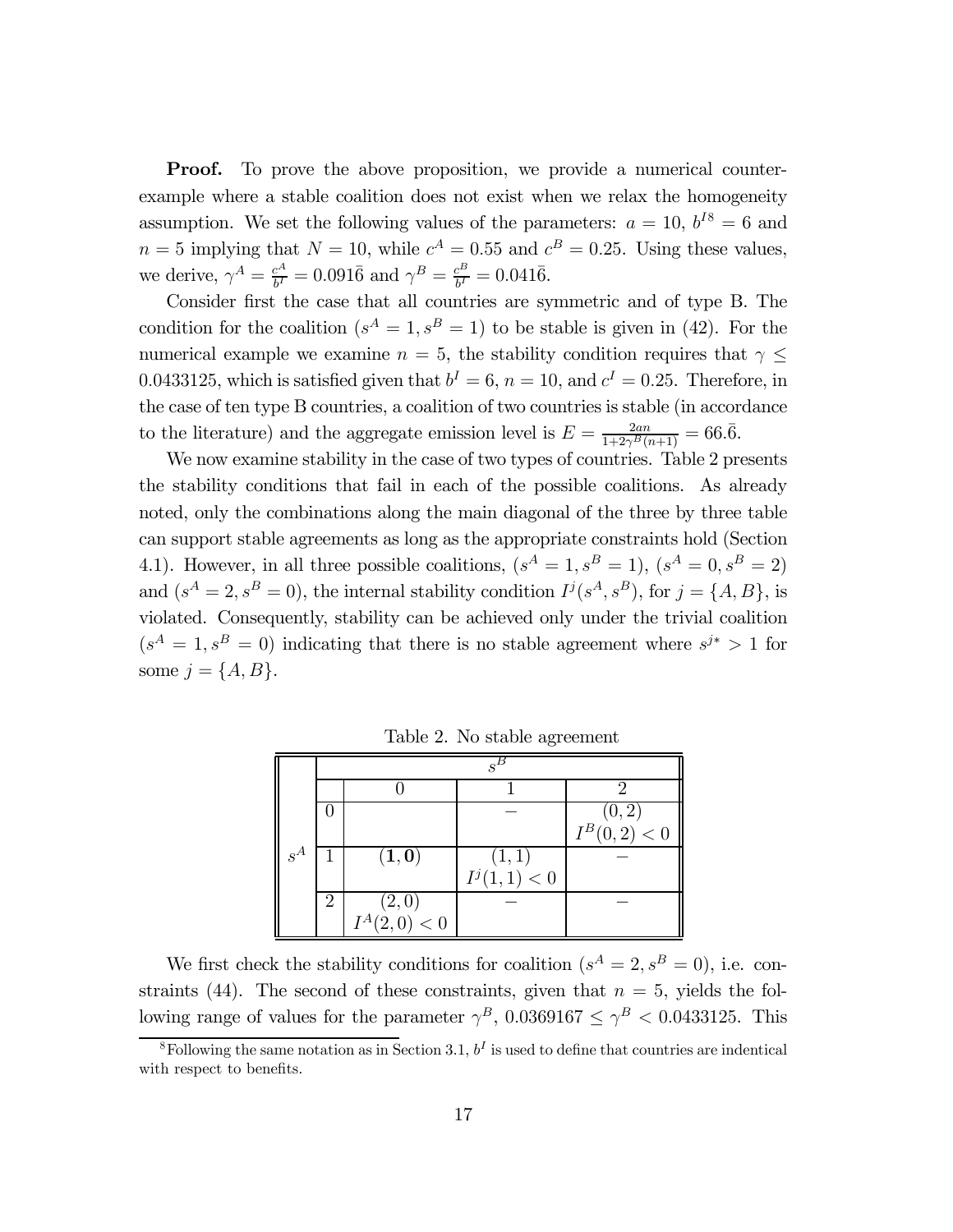condition is satisfied since for the values of the parameters of the present example,  $\gamma^B = 0.041\overline{6} \in [0.0369, 0.0433].$ 

The first of the conditions in (44), given that  $n = 5$  and  $\gamma^{B} = 0.041\overline{6}$ , requires that  $\gamma^A$  < 0.0463334. This condition is not satisfied, since for the values of the parameters in our example,  $\gamma^A = 0.091\bar{6} > 0.0463$ . Therefore, the first of the constraints in (44) is violated, implying that the coalition  $(s^A = 2, s^B = 0)$  is unstable. Note that, both constraints (41) and (43) are more restrictive for the parameter  $\gamma^A$  relative to (44) (Proof, see Appendix B). As a consequence, none of the other two coalitions  $(s^A = 1, s^B = 1)$  and  $(s^A = 0, s^B = 2)$  can be stable as well. Thus, stability is achieved only under the trivial coalition  $(s^A = 1, s^B = 0)$ and the aggregate global emission level is  $E = \frac{2an}{1+(\gamma^A+\gamma^B)n} = 60.$ 

Therefore, in the case of symmetric type B countries, a stable agreement of size two is possible. On the contrary, if half of the countries are more sensitive to pollution (higher value of  $c$ ) relative to the other halve of type B countries, a stable agreement is not always possible. The latter result holds when asymmetry is very strong, that is, the parameters  $c^A$  and  $c^B$  differ significantly.

Note that aggregate emissions in the case of ten symmetric type B countries, two of which form a coalition to reduce their emissions, are  $E = 66.6$ . In the case of five type A and five type B countries, case that does not allow the formation of any stable coalition, aggregate emissions are  $E = 60$ . Although this is expected since type A countries, being more sensitive to pollution, emit less than countries B it is worth noting that the existence of stable coalitions is not necessary related to the aggregate emission level.

Figure 1 illustrates the effect of heterogeneity on the stability in the case of the above numerical counterexample. We set  $s^B = 0$  and investigate at which  $s^A$  the internal stability condition of type A countries is satisfied. In particular, we plot the indirect welfare functions of type A countries against different coalition size  $s^A$ when  $s^B = 0$ . The welfare for the signatories, i.e.  $W_s^A(s^A, s^B)$ , is depicted by the solid line and the welfare for the non-signatories, i.e.  $W^A_{ns}(s^A, s^B)$ , is depicted by the dotted line. Moreover, the welfare  $W_{ns}^A(s^A - 1, s^B)$  is depicted by the dashed line and represents the welfare for the non-signatories sifted by one (we use that line to represent graphically the internal stability condition).

As indicated in the figure, when  $s^B = 0$  the internal stability condition of type A countries, condition (31), is satisfied only at  $s<sup>A</sup> = 1$ . In particular, at this point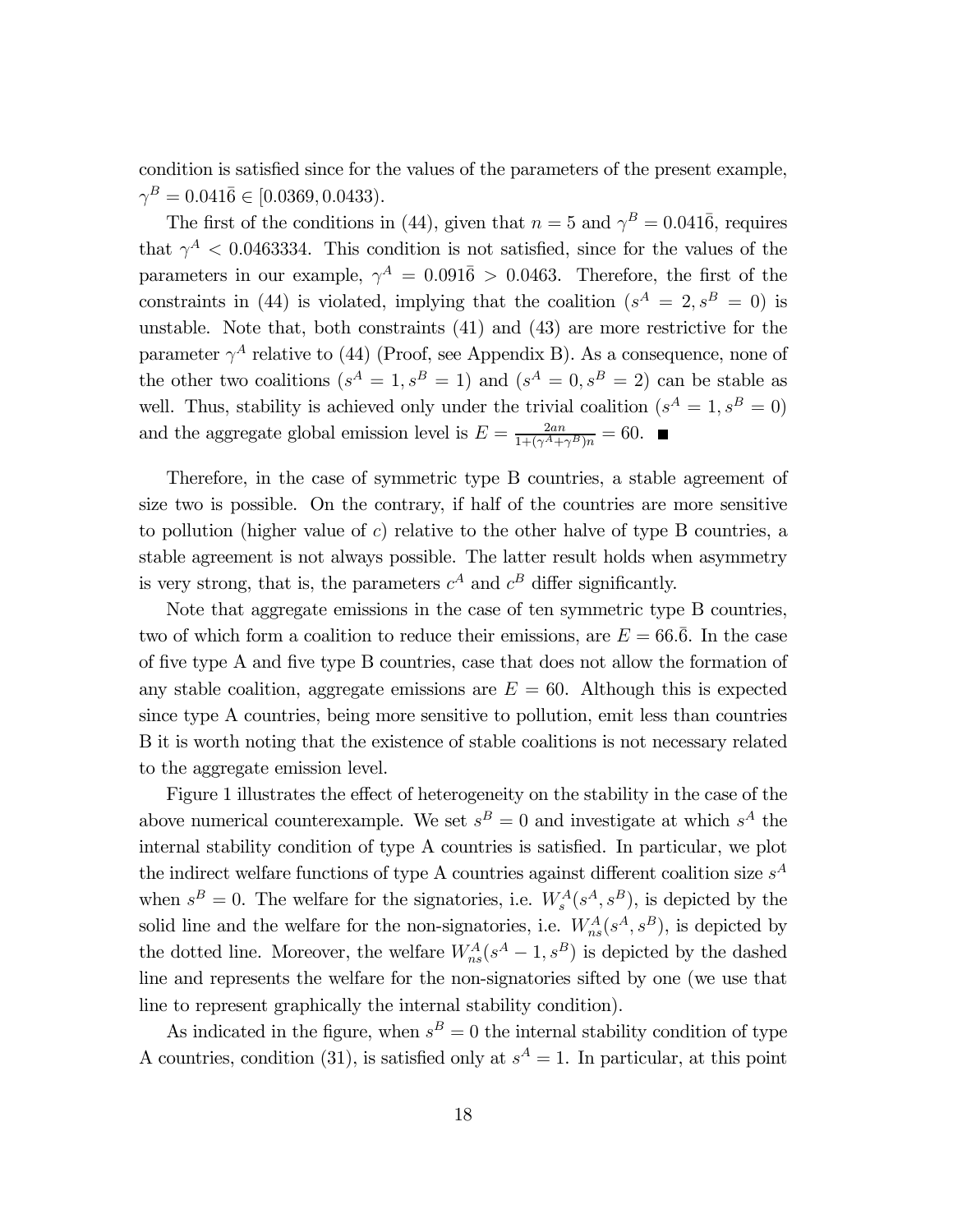Figure 1: Indirect welfare functions of type A countries when  $s^B = 0$ 



Figure 2:

 $(s<sup>A</sup> = 1, s<sup>B</sup> = 0)$  the internal stability condition is satisfied with equality, i.e.  $W_s^A(1,0) = W_{ns}^A(0,0)$ . Obviously, at the point  $(s^A = 2, s^B = 0)$  the condition is violated since  $W_{ns}^A(1,0) > W_s^A(2,0)$ . Hence, the only stable coalition is the trivial coalition  $(s^A = 1, s^B = 0)$  confirming once more that a stable agreement where  $s^{j*} > 1$  for some  $j = \{A, B\}$  does not exist.

# 5 Conclusions

The present paper examines the existence and stability of international environmental agreements in a two stage non-cooperative game assuming heterogeneous countries. In particular, we introduce two types of countries differing in their sensitivity to a global pollutant. A coalition is considered stable when none of the coalition's members wish to withdraw and no country outside the coalition wishes to join. We use quadratic functions and further assume that in the second stage all countries make their decisions simultaneously.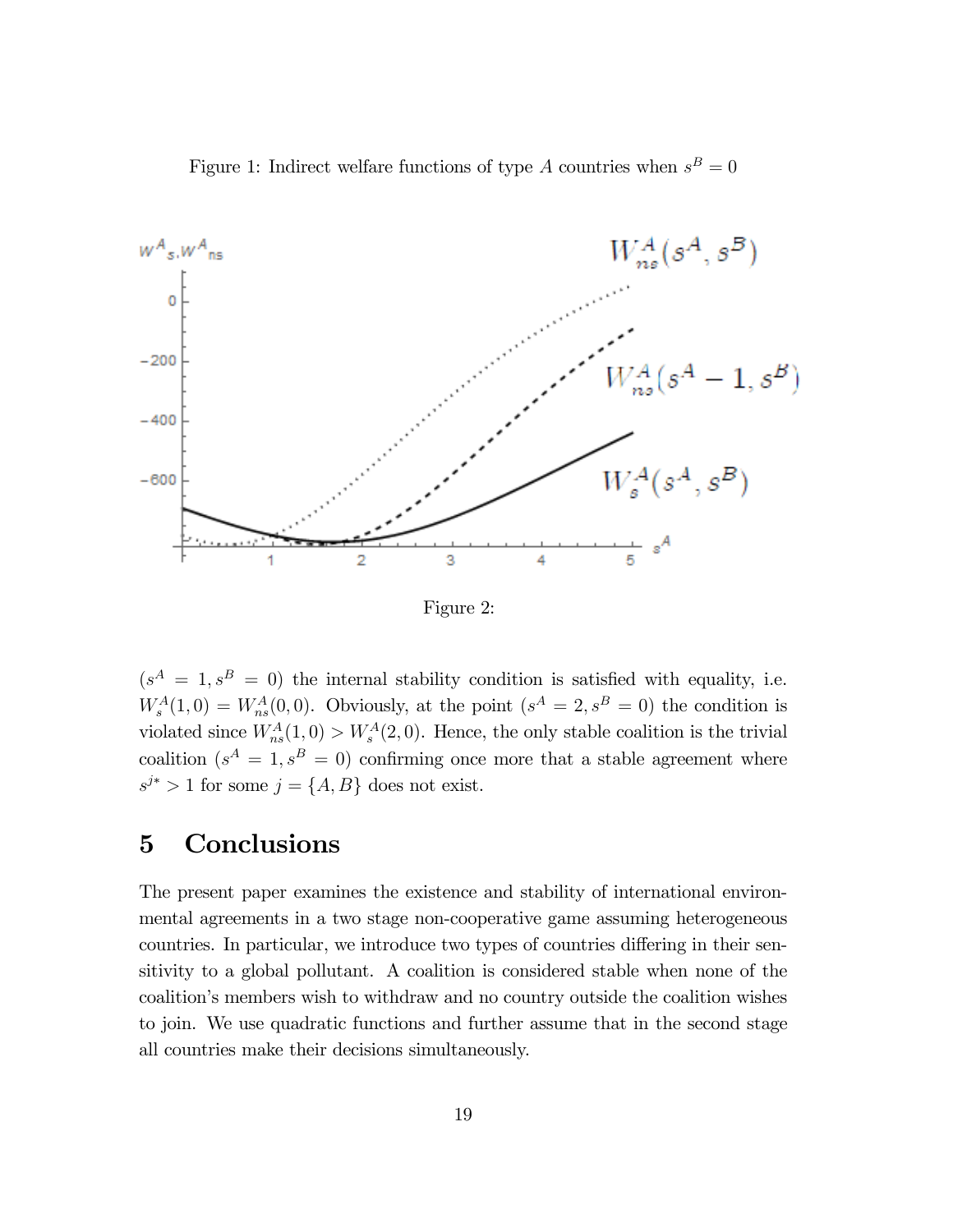

Figure 3

Our results show that, relaxing the, widely used in the literature, assumption of symmetric countries, the size of stable coalitions attempting to mitigate environmental problems remains small. The largest possible coalition that can be achieved includes only two countries and the membership of the coalition is mainly driven by the degree of the asymmetry. In particular, the mixed coalition that includes one country of each type, i.e.  $(s^A = 1, s^B = 1)$ , is possible only when asymmetry is very small. This case is close to the symmetric case, where according to the literature a coalition of two countries is the unique self-enforcing agreement. When heterogeneity is strong enough, a possible coalition consists of two countries again but they belong only to one type of countries, either type A or type B countries, depending on the level of asymmetry. Under mild heterogeneity, a coalition can contain either two type B countries, i.e.  $(s^A = 0, s^B = 2)$ , or two type A countries, i.e.  $(s^A = 2, s^B = 0)$ . However, when the level of heterogeneity is even stronger, the stable coalition can consist only of two type A countries, i.e.  $(s^A = 2, s^B = 0)$ , and this coalition supports the lower level of aggregate global emissions.

The most important outcome of our analysis is that, heterogeneity can have grave implications on the scope of cooperation in comparison with the homoge-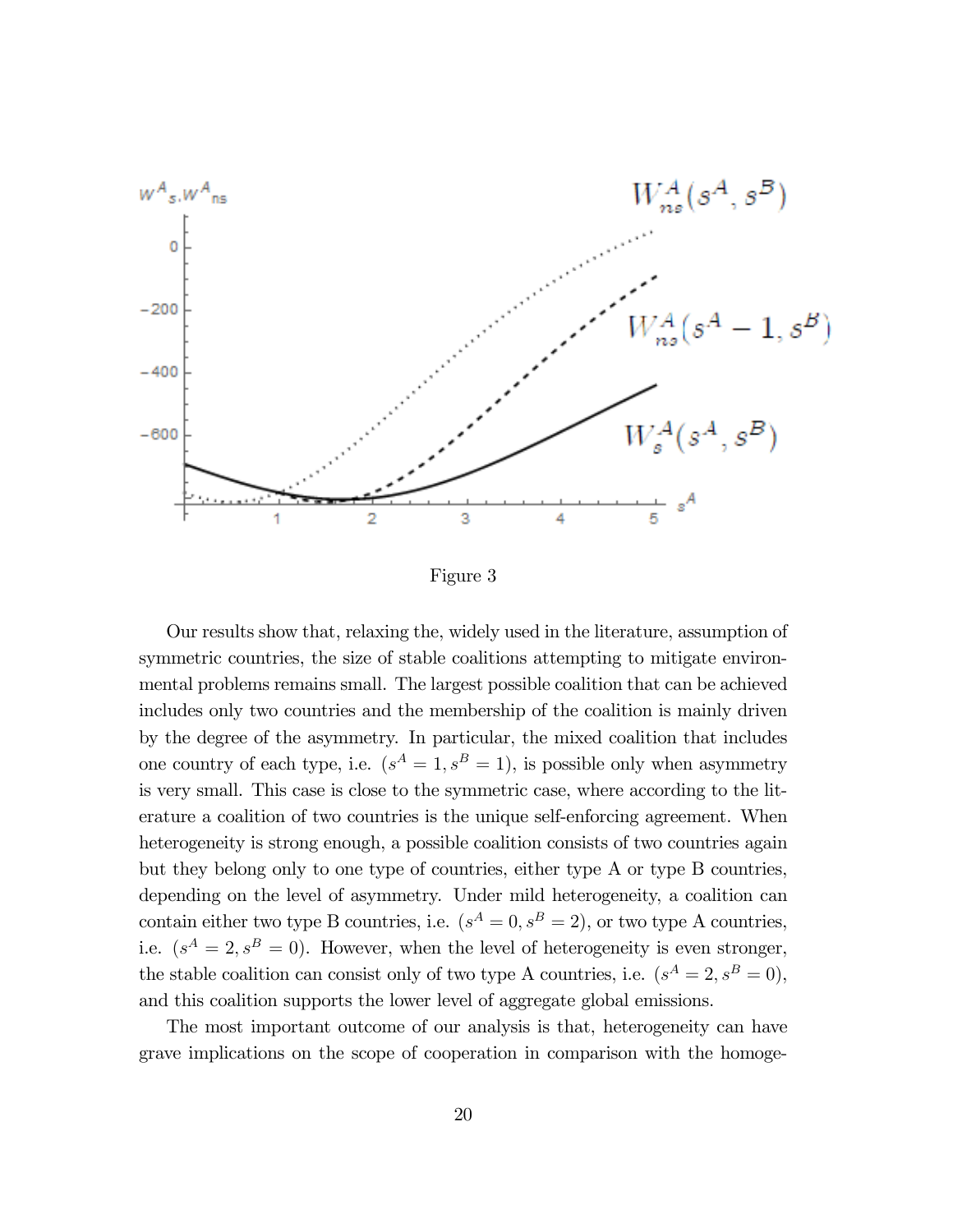neous case. We show that, introducing asymmetry into a stable under symmetry agreement may disturb stability. We provide a counterexample where a coalition does not exist when countries exhibit a strong level of asymmetry in environmental damages. Consequently, heterogeneity leads to an asymmetric distribution of the gains and losses from participating in an agreement, and thus creates stronger freeriding incentives. Our work can be extended by investigating strategies, such as side payments, that can offset these incentives and expand the size of an agreement when countries are heterogeneous.

# 6 References

BARRETT, S. (1994). "Self-enforcing international environmental agreements". Oxford Economic Papers, 46, 878-894.

BARRETT, S. (1997). "Heterogenous international environmental agreements". In: Carraro, C. (Ed.), International Environmental Negotiations, Edward Elgar, Cheltenham, UK, (Chapter 2).

BIANCARDI, M. AND VILLANI, G. (2010) "International environmental agreements with asymmetric countries". Computational Economics, **36**, 69–92.

Carraro, C. and Siniscalco, D. (1993). "Strategies for the international protection of the environment". Journal of Public Economics, 52, 309-328.

Carraro, C. and Siniscalco, D. (1998). "International environmental agreements - Incentives and political economy". European Economic Review, 42, 561-572.

Chou, P.B. and Sylla, C. (2008). "The formation of an international environmental agreement as a two-stage exclusive cartel formation game with transferable utilities". International Environmental Agreements, 8, 317—341.

D' Aspremont, C., Jacquemin, A., Gabszewicz, J.J., and Weymark, J.A. (1983). "On the stability of collusive price leadership". Canadian Journal of Economics, 16, 17-25.

DE CARA, S. AND ROTILLON, G. (2001). "Multi Greenhouse Gas International Agreements". Working paper.

DIAMANTOUDI, E. AND SARTZETAKIS, E. (2006). "Stable International Environmental Agreements: An Analytical Approach". Journal of Public Economic Theory, 8, 247—263.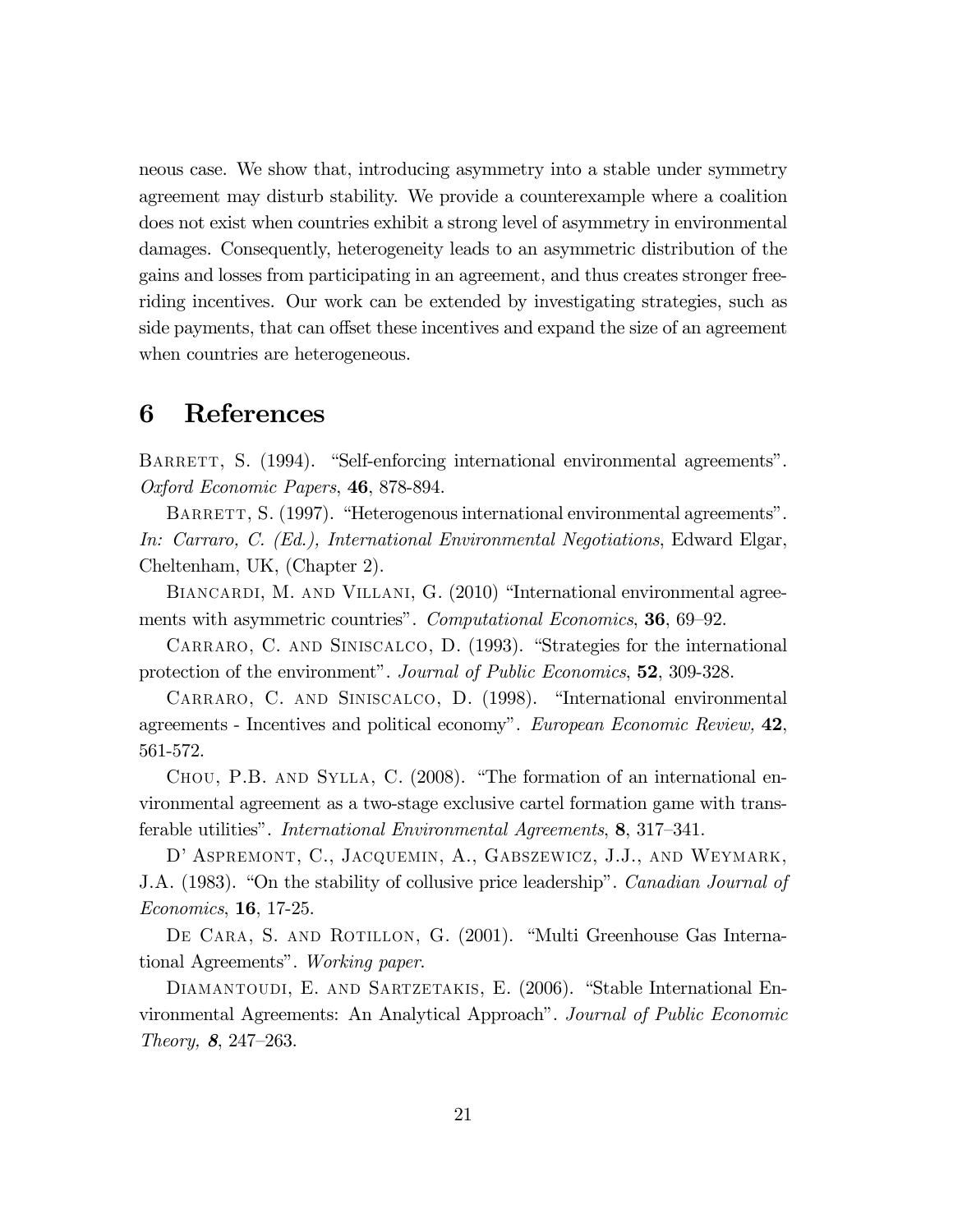FINUS, M. AND RUNDSHAGEN, B. (2001). "Endogenous coalition formation global pollution control". Working paper, FEEM, Nota di Lavoro 43.2001.

Fuentes-Alberto, C. and Rubio, S.J. (2010). "Can international environmental cooperation be bought?". European Journal of Operational Research, 202, 255—264.

HOEL, M. AND SCHNEIDER, K. (1997). "Incentives to Participate in an International Environmental Agreement". Environmental and Resource Economics, 9, 153-170.

McGinty, M. (2007). "International environmental agreements among asymmetric nations". Oxford Economic Papers, 59, 45—62.

Osmani, D. and Tol, R.T.J. (2010). "The case of two self-enforcing international agreements for environmental protection with asymmetric countries". Computational Economics, 36, 93—119.

OXFAM INTERNATIONAL (2015). "Extreme Carbon Inequality". Series: Oxfam Media Briefings.

PAVLONA, Y. AND DE ZEEUW, A. (2012). "Asymmetries in International Environmental Agreements". Environment and Development Economics, 18, 51— 68.

Rubio, J. S. and Casino, B. (2001). "International Cooperation in Pollution Control". Mimeo.

Rubio, J. S. and Ulph, A. (2006). "Self-Enforcing International Environmental Agreements Revisited". Oxford Economic Papers, 58, 233—263.

Sartzetakis, E. and Strantza S. (2013). "International Environmental Agreements: An Emission Choice Model with Abatement Technology". *Discussion* paper, No. 5/2013.

# 7 Appendices

In what follows we present the proofs of Lemmas and Propositions in the document.

### 7.1 Appendix A

The internal stability condition of type  $j = A$  countries is satisfied only when,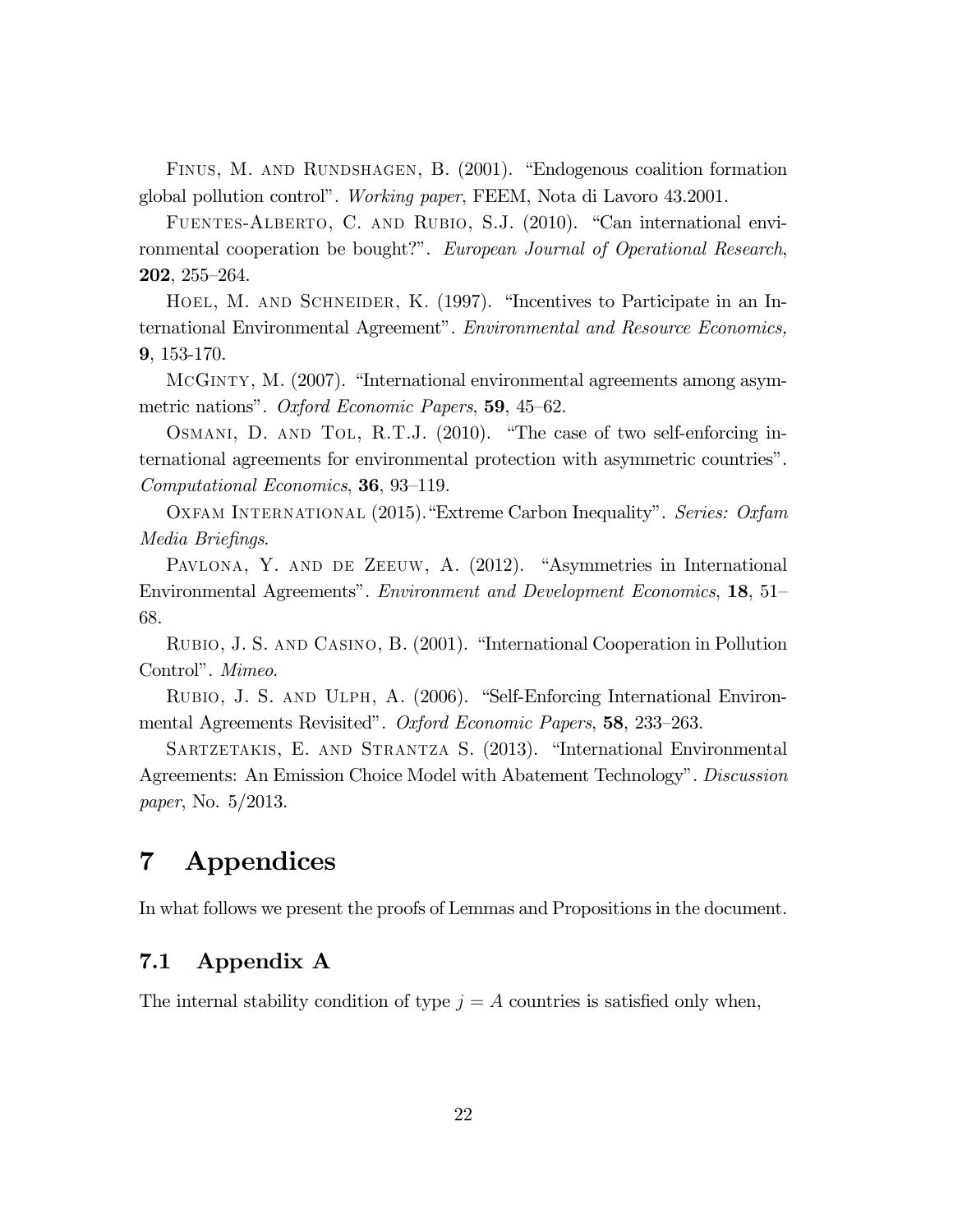$$
I^{A}(s^{A}, s^{B}) = \frac{1}{2} \gamma^{A} b^{I}(an)^{2}
$$

$$
\left[ \frac{(1+\gamma^{A})\Psi^{2} - (1+\gamma^{A}(s^{A} + c^{-1}s^{B})^{2})(\Psi - 2\gamma^{A}(s^{A} - 1) - \Gamma s^{B})^{2}}{\Psi^{2}(\Psi - 2\gamma^{A}(s^{A} - 1) - \Gamma s^{B})^{2}} \right] \ge 0.
$$
 (48)

The sign of this condition depends on the sign of the expression in the numerator. Hence, for all  $\gamma^B > 0$  and  $\gamma^A > \gamma^B$  it should be,

$$
(1 + \gamma^A)\Psi^2 - (1 + \gamma^A(s^A + c^{-1}s^B)^2)(\Psi - 2\gamma^A(s^A - 1) - \Gamma s^B)^2 \ge 0,
$$
 (49)

Recalling that,  $c = \frac{\gamma^A}{\gamma^B}$ ,  $\Gamma = \gamma^A + \gamma^B$ ,  $\Psi = X + \gamma^A (s^A)^2 + \gamma^B (s^B)^2 + \Gamma s^A s^B$  and  $X = 1 + \gamma^A (n - s^A) + \gamma^B (n - s^B)$  and rearranging terms we obtain,

$$
(1+\gamma^A)(1+n\Gamma+\gamma^As^A(s^A-1)+\gamma^Bs^B(s^B-1)+\Gamma s^As^B)^2-
$$
  

$$
(1+\gamma^A(s^A+c^{-1}s^B)^2)(1+n\Gamma+\gamma^As^A(s^A-3)+(\gamma^Bs^B-\gamma^A)(s^B-2)+\Gamma s^As^B)^2.
$$
  
(50)

The term  $(1 + \gamma^A(s^A + c^{-1}s^B)^2)$  is always greater (or at least equal) than the term  $(1 + \gamma^A)$  as long as  $s^A \geq 1$ . Thus, the expression can be positive only if  $s^A < 3$  given  $s^B$ . For all  $s^A \geq 3$  (ceteris paribus) the second term:  $(1 + \gamma^A(s^A +$  $(c^{-1}s^{B})^{2}(1 + n\Gamma + \gamma^{A}s^{A}(s^{A} - 3) + (\gamma^{B}s^{B} - \gamma^{A})(s^{B} - 2) + \Gamma s^{A}s^{B})^{2}$ , is greater than the first term:  $(1 + \gamma^A)(1 + n\Gamma + \gamma^A s^A (s^A - 1) + \gamma^B s^B (s^B - 1) + \Gamma s^A s^B)^2$ , and the internal stability condition is negative.

The internal stability condition of type  $j = B$  countries is satisfied only when,

$$
I^{B}(s^{A}, s^{B}) = \frac{1}{2}\gamma^{A}b^{I}(an)^{2}
$$

$$
\left[\frac{(1+\gamma^{B})\Psi^{2} - (1+\gamma^{B}(cs^{A} + s^{B})^{2})(\Psi - 2\gamma^{B}(s^{B} - 1) - \Gamma s^{A})^{2}}{\Psi^{2}(\Psi - 2\gamma^{A}(s^{A} - 1) - \Gamma s^{B})^{2}}\right] \geq 0.
$$
(51)

The sign of this condition depends on the sign of the expression in the numerator. Hence, for all  $\gamma^B>0$  and  $\gamma^A>\gamma^B$  it should be,

$$
(1 + \gamma^B)\Psi^2 - (1 + \gamma^B (cs^A + s^B)^2)(\Psi - 2\gamma^B (s^B - 1) - \Gamma s^A)^2 \ge 0,
$$
 (52)

Rearranging terms we obtain,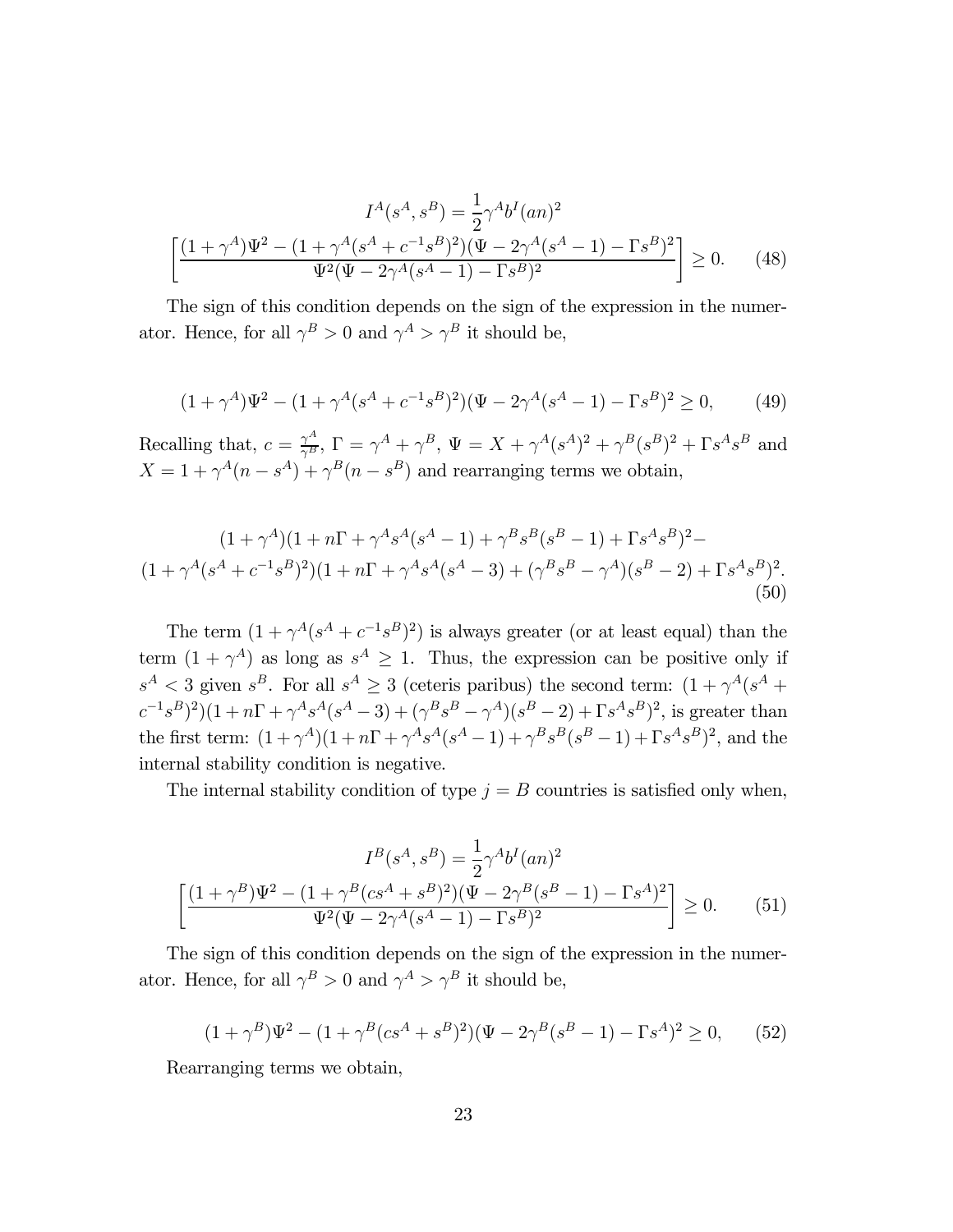$$
(1+\gamma^{B})(1+n\Gamma+\gamma^{A}s^{A}(s^{A}-1)+\gamma^{B}s^{B}(s^{B}-1)+\Gamma s^{A}s^{B})^{2}-
$$
  

$$
(1+\gamma^{B}(cs^{A}+s^{B})^{2})(1+n\Gamma+(\gamma^{A}s^{A}-\gamma^{B})(s^{A}-2)+\gamma^{B}s^{B}(s^{B}-3)+\Gamma s^{A}s^{B})^{2}.
$$
  
(53)

Similarly, the term  $(1 + \gamma^B (c s^A + s^B)^2)$  is always greater (or at least equal) than the term  $(1 + \gamma^B)$  as long as  $s^B \ge 1$ . Thus, the expression can be positive only if  $s^B < 3$  given  $s^A$ . For all  $s^B \geq 3$  (ceteris paribus) the second term:  $(1 +$  $\gamma^B ( c s^A + s^B )^2 ) (1 + n \Gamma + (\gamma^A s^A - \gamma^B) (s^A - 2) + \gamma^B s^B (s^B - 3) + \Gamma s^A s^B )^2$  is greater than the first term:  $(1 + \gamma^B)(1 + n\Gamma + \gamma^A s^A (s^A - 1) + \gamma^B s^B (s^B - 1) + \Gamma s^A s^B)^2$ , and the internal stability condition is negative.

Therefore, we can conclude that the two internal stability conditions are satisfied simultaneously, i.e.  $I^j(s^A, s^B) \ge 0$  for all  $j = \{A, B\}$ , only if  $s^j < 3$ .

### 7.2 Appendix B

In Table 3, we present more analytically all the cases under which we can achieve stable agreements. According to Lemma 1, the two internal stability conditions are satisfied, i.e.  $I^j(s^A, s^B) \geq 0$ , for all  $n > 3$ ,  $\gamma^B > 0$  and  $\gamma^A > \gamma^B$  only if  $s^j < 3$  for all  $j = \{A, B\}$ . Consequently, we have to examine only the cases where  $s^j \leq 2$  for all  $j = \{A, B\}$ . Moreover, an agreement is considered stable only if the four stability conditions presented by the equations: (37), (38), (39) and (40) are fulfilled simultaneously at the equilibrium point. The table below includes all the possible coalitions. For each stable coalition, we state the appropriate constraints that ensure stability, while for each non-stable coalition we mention the condition that is violated.

Table 3. Possible coalitions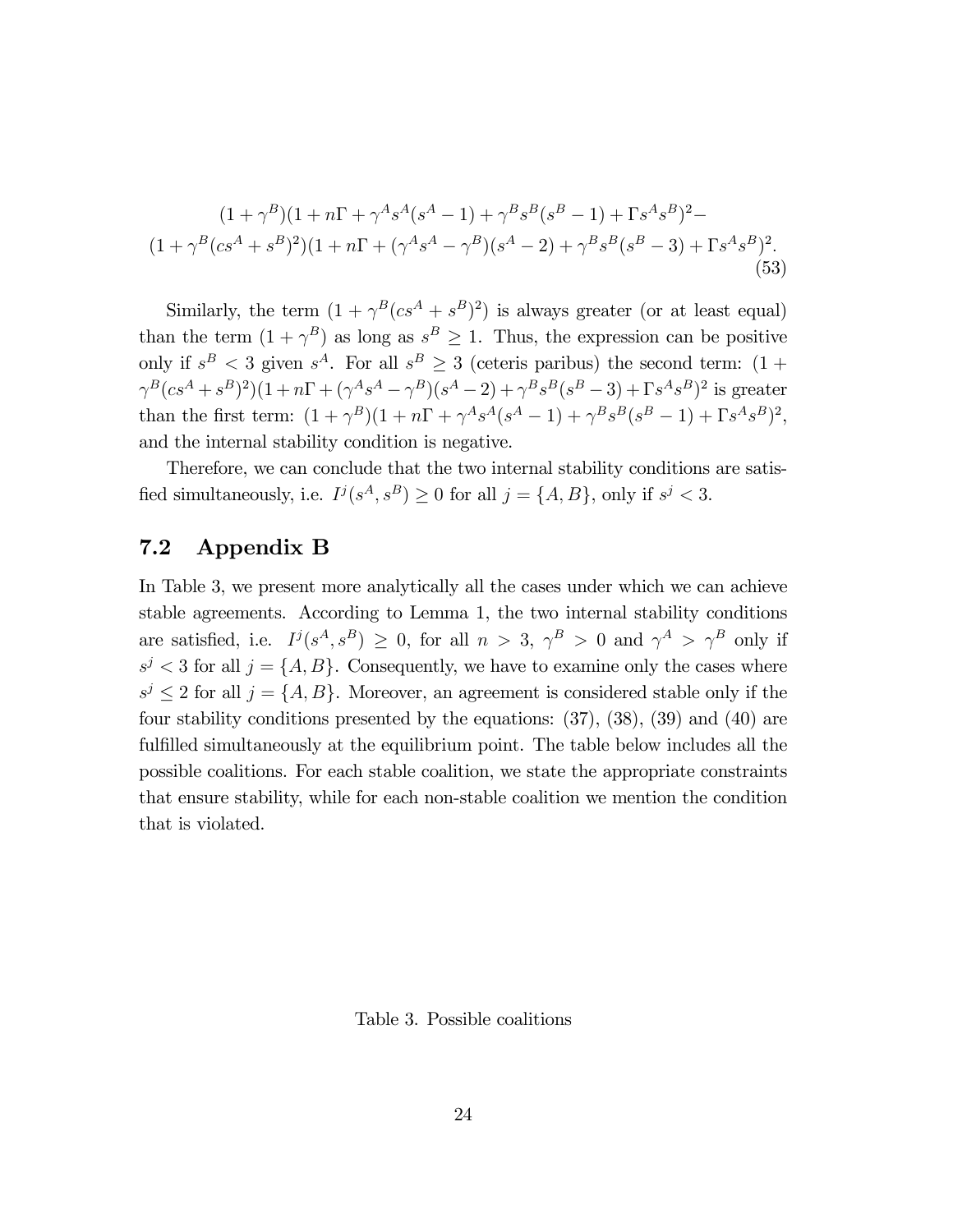|       | $s^B$          |                           |                           |                             |  |
|-------|----------------|---------------------------|---------------------------|-----------------------------|--|
|       |                |                           |                           | $\mathcal{D}_{\mathcal{L}}$ |  |
|       |                |                           | (0,1)                     | (0, 2)                      |  |
|       |                |                           | Trivial coalition         | constraints $(58)$          |  |
|       |                |                           |                           | and $(64)$                  |  |
| $s^A$ |                | (1, 0)                    | $(\mathbf{1},\mathbf{1})$ | (1, 2)                      |  |
|       |                | Trivial coalition         | constraints $(60)$        | $I^B(1,2) < 0$              |  |
|       |                |                           | and $(64)$                | eq. $(56)$                  |  |
|       | $\overline{2}$ | $(\mathbf{2},\mathbf{0})$ | (2,1)                     | (2, 2)                      |  |
|       |                | constraint (63)           | $I^B(2,1) < 0$            | $I^B(2,2) < 0$              |  |
|       |                |                           | $55^{\circ}$<br>eq.       | eq.                         |  |

— Trivial coalition

The combinations above the main diagonal of Table 3, i.e.  $(s^A = 1, s^B = 0)$ and  $(s^A = 0, s^B = 1)$ , consist a trivial coalition.

At  $(s^A = 1, s^B = 0)$  the internal stability condition of type A countries is satisfied, i.e.  $I^A(1,0) = 0$ . Moreover, the external stability conditions of both types are satisfied, i.e.  $E^{j}(1,0) \ge 0$ , for all  $n > 3$ ,  $\gamma^{B} > 0$ ,  $\gamma^{A} > \gamma^{B}$ , and  $j \in \{A, B\}.$ 

At  $(s^A = 0, s^B = 1)$  the internal stability condition of type B countries is satisfied, i.e.  $I^B(0,1) = 0$ . The external stability conditions of type B countries is satisfied, i.e.  $E^B(0,1) \geq 0$  for all  $n > 3$ ,  $\gamma^B > 0$  and  $\gamma^A > \gamma^B$ . However, the external stability conditions of type  $A$  countries is satisfied if,

$$
\gamma^B > \frac{1}{2(n - 2 + \sqrt{4n^2 - 6n + 3})}.\tag{54}
$$

— Violation of internal stability

The combinations below the main diagonal of Table 3, i.e.  $(s^A = 2, s^B = 1)$ ,  $(s<sup>A</sup> = 1, s<sup>B</sup> = 2)$  and  $(s<sup>A</sup> = 2, s<sup>B</sup> = 2)$ , fail to satisfy the internal stability condition of type *B* countries. In particular, for all  $n > 3$ ,  $\gamma^B > 0$  and  $\gamma^A > \gamma^B$  we have:

At  $(s^A = 2, s^B = 1)$  the internal stability condition of type B countries is violated, i.e.  $I^B(2, 1) < 0$ , since,

$$
I^{B}(2,1) = -\frac{4\Gamma}{\gamma^{B}}[(n+2)^{2}(\gamma^{A})^{3} + 2(n+2)(1+\gamma^{B}n)(\gamma^{A})^{2} + (1+(n-3+((n-1)n-3)\gamma^{B})\gamma^{B}))\gamma^{A} - (1+\gamma^{B})(1+\gamma^{B}(1+n))\gamma^{B}] < 0, (55)
$$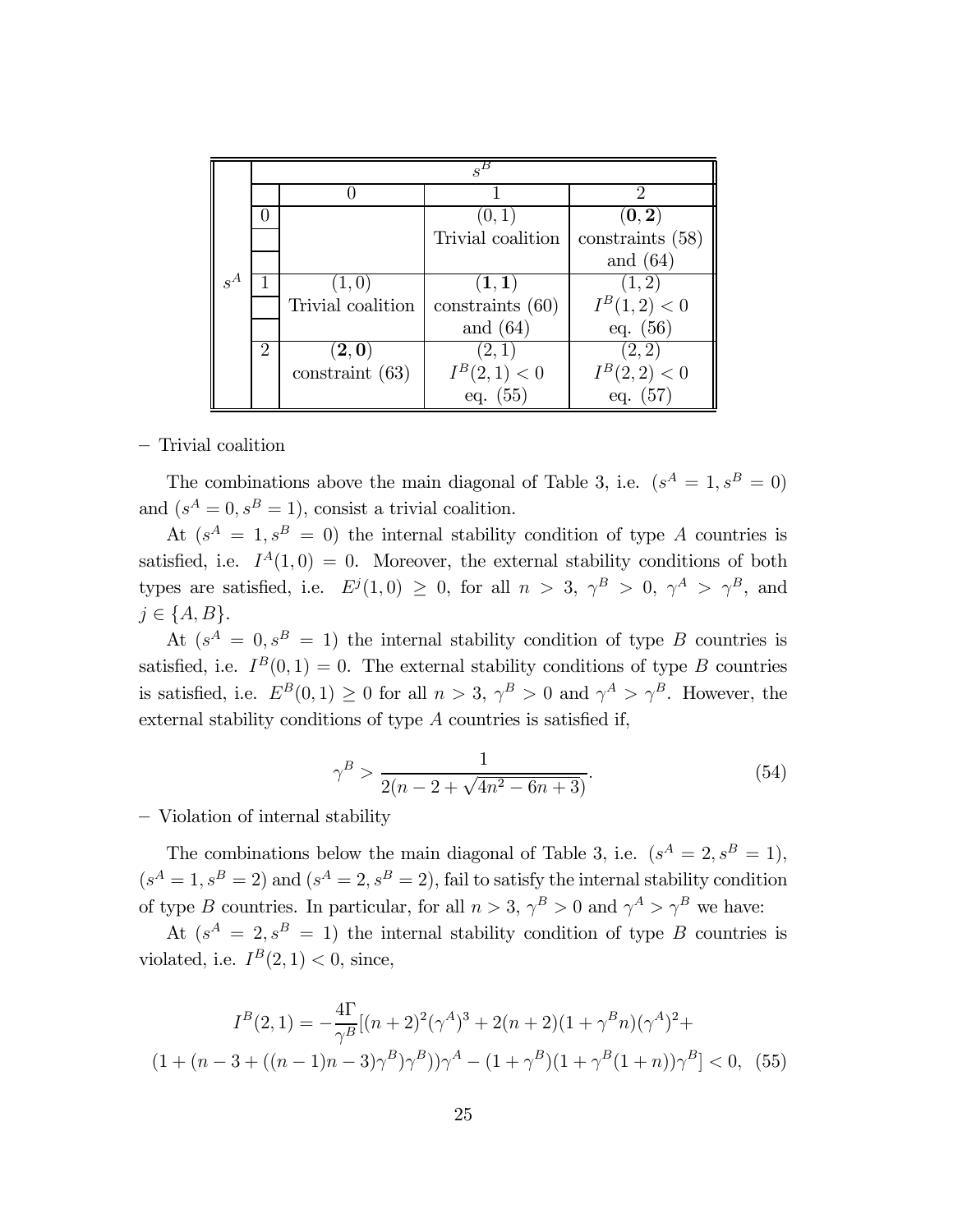At  $(s^A = 1, s^B = 2)$  the internal stability condition of type B countries is violated, i.e.  $I^B(1, 2) < 0$ , since,

$$
I^{B}(1,2) = -\frac{\left(\Gamma + 2\gamma^{B}\right)}{\gamma^{B}} \left[(1 + (1+n)\gamma^{A})^{2}\gamma^{A} + \left((1+2n)\gamma^{A} + 3(1+n)^{2}(\gamma^{A})^{2} - 1\right)\gamma^{B} + \left((4+3n)n\gamma^{A} - 5\right)(\gamma^{B})^{2} + (n^{2} - 4)(\gamma^{B})^{3}\right] < 0,
$$
\n(56)

At  $(s^A = 2, s^B = 2)$  the internal stability condition of type B countries is violated, i.e.  $I^B(2, 2) < 0$ , since,

$$
I^{B}(2,2) = -\frac{1}{\gamma^{B}}[4(\gamma^{A} + (n+4)(\gamma^{A})^{2})^{2} + 4(1 + (n+3)(5 + 4(n+4)\gamma^{A})\gamma^{A})\gamma^{A}\gamma^{B} +
$$
  

$$
(2(5n-2)a + (n+2)(86 + 23n)(\gamma^{A})^{2} - 5)(\gamma^{B})^{2} +
$$
  

$$
2((7(n+4)n+12)\gamma^{A} - 14 - n)(\gamma^{B})^{3} + (n-2)(10 + 3n)(\gamma^{B})^{4}] < 0.
$$
 (57)

— Possible stable agreements

The only cases under which we can achieve a stable agreement consist of the combinations lying along the main diagonal of Table 3, i.e.  $(0, 2)$ ,  $(1, 1)$  and  $(2, 0)$ .

When  $s^A = 0$ ,  $(s^A = 0, s^B = 2)$  can support a stable agreement only if the following conditions are satisfied simultaneously:

Internal stability condition of type B countries is satisfied, i.e.  $I^B(0, 2) \geq 0$ . The condition holds if,

$$
\gamma^A < \frac{2\sqrt{(1+\gamma^B)(1+4\gamma^B)} - ((3n-2)\gamma^B + 1)}{3n},
$$
\n
$$
\gamma^B < \frac{1}{2(n-2+\sqrt{4n^2 - 6n + 3})}.\tag{58}
$$

External stability condition of type A countries is satisfied, i.e.  $E^A(0, 2) \geq 0$ . The condition holds if,

$$
Root[\gamma^{B} + (n-3 + ((n-1)n-3)\gamma^{A})\gamma^{A}\gamma^{B} + 2(n+2)(1+\gamma^{A}n)(\gamma^{B})^{2} + (n+2)^{2}(\gamma^{B})^{3} - (1+\gamma^{A})(1+\gamma^{A}(1+n))\gamma^{A}\& 3] \leq \gamma^{B} < \gamma^{A}.
$$
\n<sup>(59)</sup>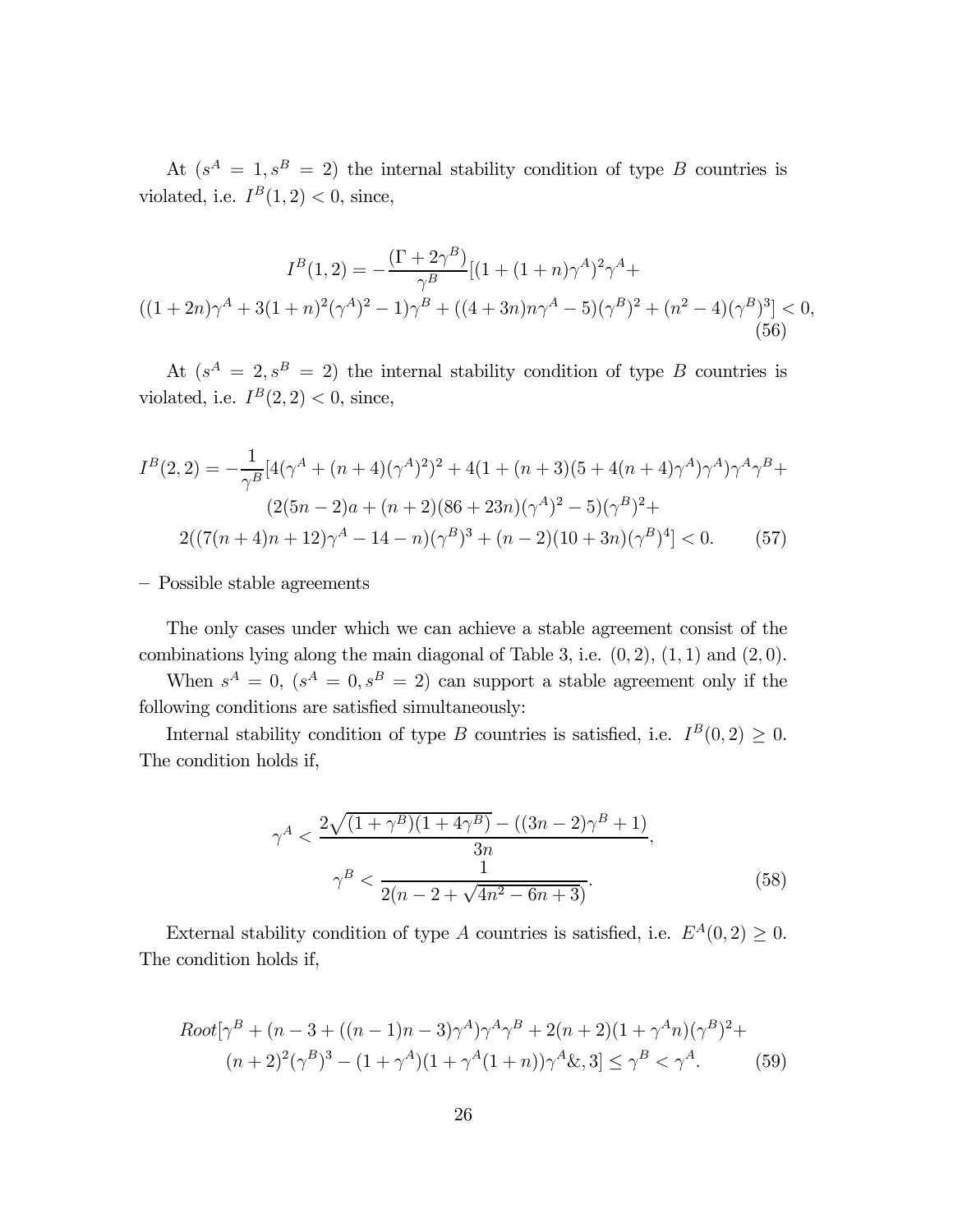External stability condition of type *B* countries is satisfied, i.e.  $E^B(0, 2) \geq 0$ . This condition holds for all  $n > 3$ ,  $\gamma^B > 0$  and  $\gamma^A > \gamma^B$ .

When  $s^A = 1$ ,  $(s^A = 1, s^B = 1)$  can support a stable agreement only if the following conditions are satisfied simultaneously:

Internal stability condition of type *j* countries is satisfied, i.e.  $I^j(1,1) \geq 0$  for all  $j = \{A, B\}$ . The condition holds if,

$$
\gamma^{A} \leq \frac{1}{2(n-2+\sqrt{4n^{2}-6n+3})},
$$
  

$$
\sqrt{\frac{(1+\gamma^{B})(2+\gamma^{B}(1+2n))(\gamma^{B})^{2}+2(2+(1-(n-2)n)\gamma^{B})\gamma^{A}(\gamma^{B})^{2}+}{((1+\gamma^{B}-n(4+(5n-2)\gamma^{B}))\gamma^{B}-1)(\gamma^{A})^{2}-2(1+2\gamma^{B}n)n(\gamma^{A})^{3}-n^{2}(\gamma^{A})^{4}}} \leq \gamma^{B} \leq \gamma^{A}.
$$
  
(60)

External stability condition of type A countries is satisfied, i.e.  $E^A(1,1) \geq 0$ . The condition holds if,

$$
Root[(\gamma^{B}(1+2n) - 1 + 3(1+n)^{2}(\gamma^{B})^{2})\gamma^{A} + ((4+3n)\gamma^{B}n - 5)(\gamma^{A})^{2} + (n^{2} - 4)(\gamma^{A})^{3} + (1+\gamma^{B}(1+n))^{2}\gamma^{B}\& 3] \leq \gamma^{B} \leq \gamma^{A}.
$$
\n(61)

External stability condition of type B countries is satisfied, i.e.  $E^B(1, 1) \geq 0$ . This condition holds for all  $n > 3$ ,  $\gamma^B > 0$  and  $\gamma^A > \gamma^B$ .

We have to mention that, when countries are identical an agreement consisting of two countries is stable as long as,

$$
\gamma^A = \gamma^B (= \gamma) \le \frac{1}{n - 4 + 2\sqrt{n^2 - 3n + 3}}.\tag{62}
$$

The constraint (62) is derived by replacing *n* with  $\frac{n}{2}$  in the expression  $\frac{1}{2(n-2+\sqrt{4n^2-6n+3})}$ , since in the symmetric case  $n^A = n^B = \frac{n}{2}$  while in the asymmetric case we assume that  $n^A = n^B = n$ .

When  $s^A = 2$ , the point  $(s^A = 2, s^B = 0)$  can support a stable agreement only if the following conditions are satisfied simultaneously:

Internal stability condition of type A countries is satisfied, i.e.  $I^A(2,0) \geq 0$ . The condition holds if,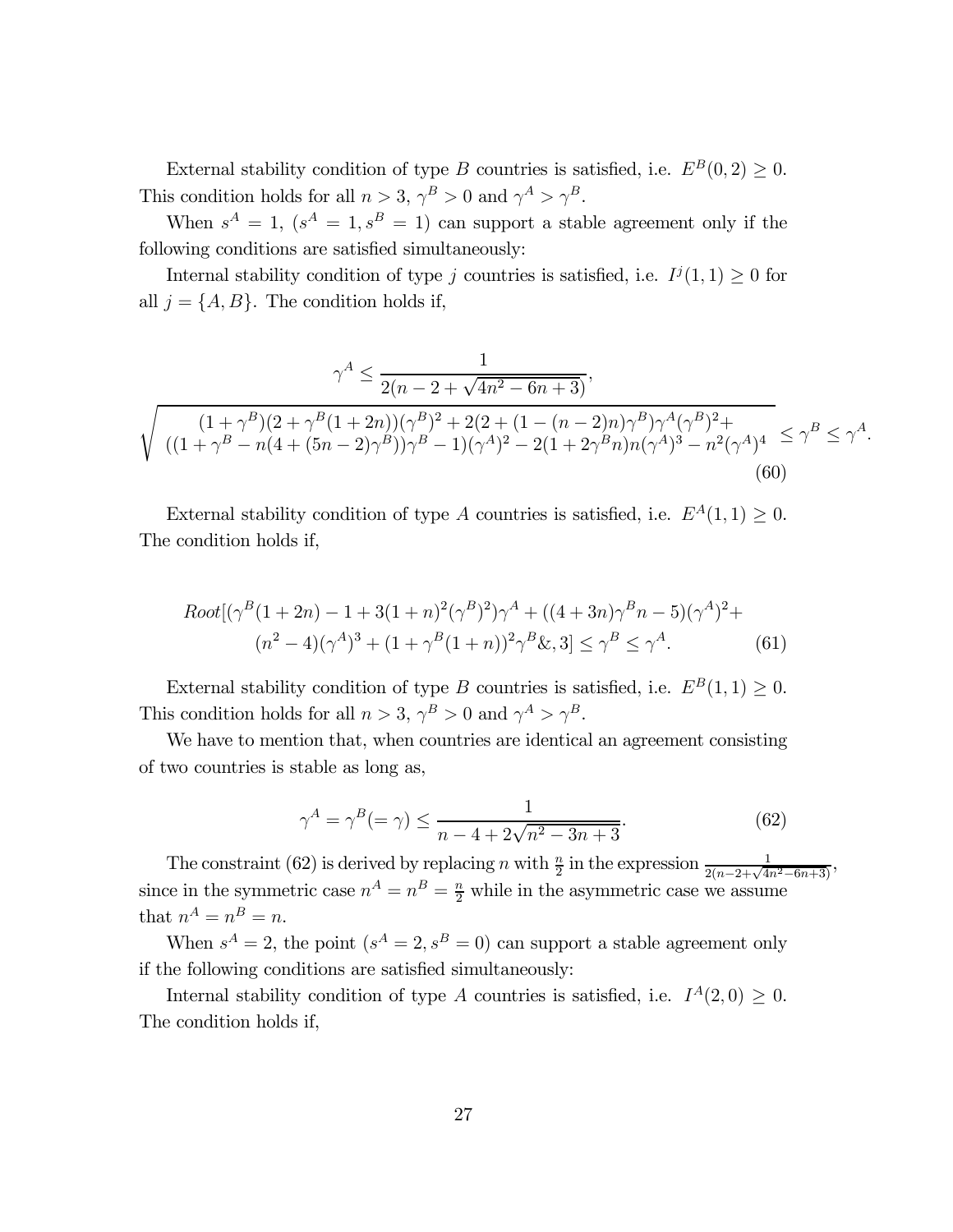$$
\gamma^A < \frac{2(2+\sqrt{3+(n(1-\gamma^B)(1-4\gamma^B)-3(1-2\gamma^B))n}-(1+(3n-2)\gamma^B)n}{(n-2)(2+3n)},
$$
\n
$$
\gamma^B < \frac{1}{2(n-2+\sqrt{4n^2-6n+3})}.\tag{63}
$$

External stability condition of type *j* countries is satisfied, i.e.  $E^{j}(2,0) \geq 0$ . This condition holds for all  $n > 3$ ,  $\gamma^B > 0$ ,  $\gamma^A > \gamma^B$ , and  $j \in \{A, B\}$ .

The constraints (59) and (61) regarding the external stability conditions of type A countries, i.e.  $E^A(0, 2) \geq 0$  and  $E^A(1, 1) \geq 0$ , are non-binding as long as,

$$
\frac{2}{5(n-1) + 4\sqrt{4n^2 - 6n + 3}} \le \gamma^B < \frac{1}{2(n-2 + \sqrt{4n^2 - 6n + 3})}.
$$
 (64)

According to the results, for all  $n > 3$ ,  $\gamma^B < \frac{1}{2(n-2+\sqrt{4n^2-6n+3})}$  and  $\gamma^A > \gamma^B$ , the constraint (58) regarding parameter  $\gamma^A$  is always stricter than the constraint (63). Thus,

$$
\frac{2(2+\sqrt{3+(n(1-\gamma^B)(1-4\gamma^B)-3(1-2\gamma^B))n}-(1+(3n-2)\gamma^B)n}{(n-2)(2+3n)}
$$

$$
\frac{2\sqrt{(1+\gamma^B)(1+4\gamma^B)}-((3n-2)\gamma^B+1)}{3n}
$$
  
when  $\gamma^B < \frac{1}{2(n-2+\sqrt{4n^2-6n+3})}$  for all  $n > 3$ . (65)

Consequently, the stability of the coalition  $(s^A = 0, s^B = 2)$  ensures the stability of the coalition  $(s^A = 2, s^B = 0)$  as well.

Moreover, for all  $n > 3$ ,  $\gamma^B < \frac{1}{2(n-2+\sqrt{4n^2-6n+3})}$  and  $\gamma^A > \gamma^B$ , the constraint (60) regarding parameter  $\gamma^A$  is always stricter than the constraint (58). Thus,

$$
\frac{2\sqrt{(1+\gamma^B)(1+4\gamma^B)} - ((3n-2)\gamma^B + 1)}{3n} > \frac{1}{2(n-2+\sqrt{4n^2 - 6n + 3})}
$$
  
when  $\gamma^B < \frac{1}{2(n-2+\sqrt{4n^2 - 6n + 3})}$  for all  $n > 3$ . (66)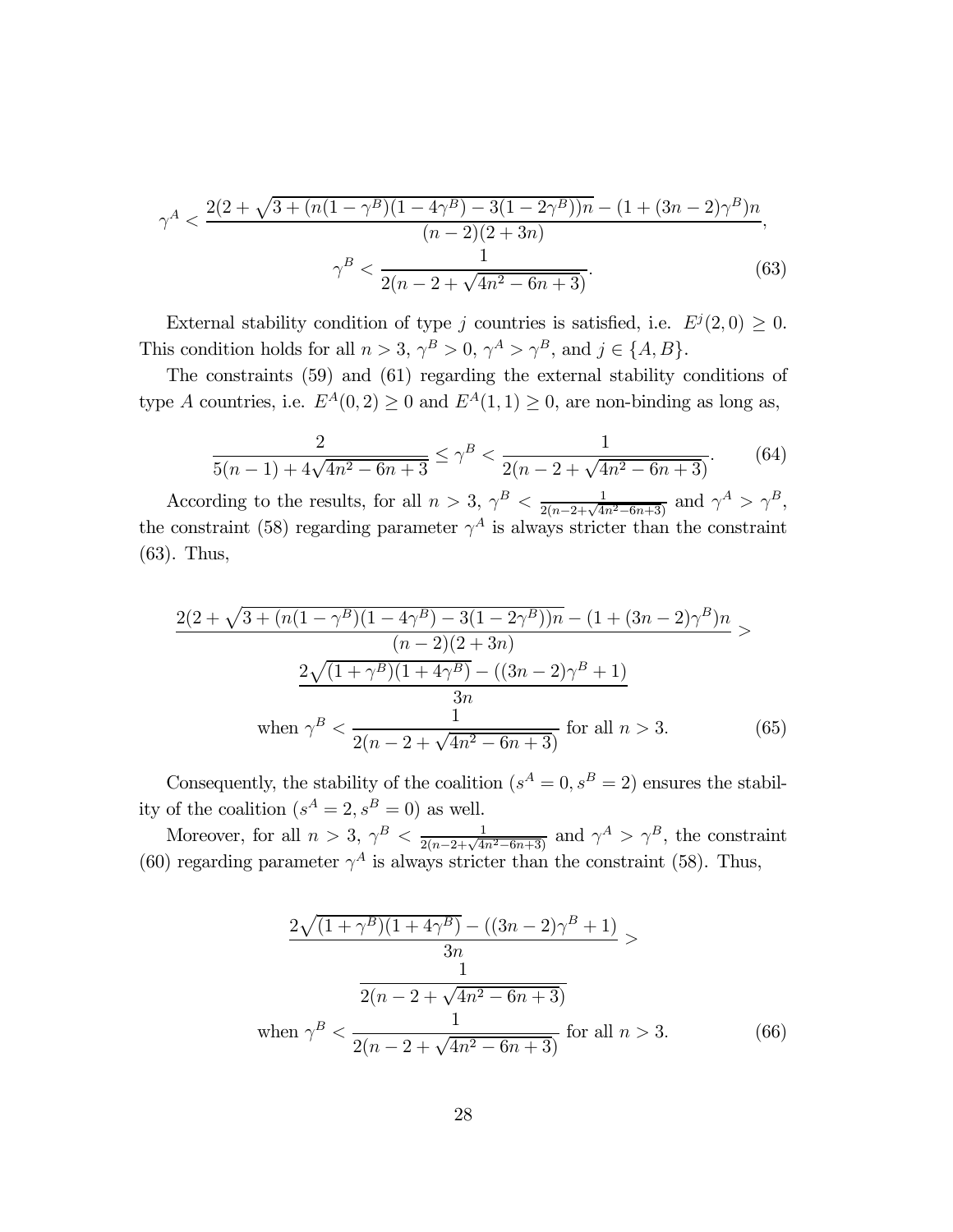Therefore, the stability of the coalition  $(s^A = 1, s^B = 1)$  ensures the stability of the coalition  $(s^A = 0, s^B = 2)$  as well, and as a consequence the stability of the coalition  $(s^A = 2, s^B = 0)$ .

Consequently, we can conclude that when the coalition  $(s^A = 1, s^B = 1)$  is stable the other two coalitions,  $(s^A = 0, s^B = 2)$  and  $(s^A = 2, s^B = 0)$ , are stable as well and when the coalition  $(s^A = 0, s^B = 2)$  is stable, the coalition  $(s<sup>A</sup> = 2, s<sup>B</sup> = 0)$  is also stable. Therefore, if the coalition  $(s<sup>A</sup> = 2, s<sup>B</sup> = 0)$  fails to satisfy stability requirements, none of the other two coalitions, i.e.  $(s^A = 0, s^B = 2)$ and  $(s^A = 1, s^B = 1)$ , can be stable.

### 7.3 Appendix C

The emissions of signatories are given by the following equations:

$$
e_s^A = a^A - \frac{\gamma^A (a^A n^A + a^B n^B)(s^A + c^{-1} s^B)}{\Psi},\tag{67}
$$

$$
e_s^B = a^B - \frac{\gamma^B (a^A n^A + a^B n^B)(cs^A + s^B)}{\Psi}.
$$
 (68)

The emissions of non-signatories are given by the following equations:

$$
e_{ns}^A = a^A - \frac{\gamma^A (a^A n^A + a^B n^B)}{\Psi},
$$
\n(69)

$$
e_{ns}^B = a^B - \frac{\gamma^B (a^A n^A + a^B n^B)}{\Psi}.
$$
\n<sup>(70)</sup>

Where  $X = 1 + \gamma^A (n^A - s^A) + \gamma^B (n^B - s^B)$  and  $\Psi = X + \gamma^A (s^A)^2 + \gamma^B (s^B)^2 +$  $\gamma^{A}(b + c^{-1})s^{A}s^{B}.$ 

When countries differ only in environmental damages, the above equations can be simplified as follows:

$$
e_s^A = e_s^B = a - \frac{2an(\gamma^A s^A + \gamma^B s^B)}{1 + \gamma^A (n - s^A) + \gamma^B (n - s^B) + \gamma^A (s^A)^2 + \gamma^B (s^B)^2 + \Gamma s^A s^B},
$$
(71)

$$
e_{ns}^A = a - \frac{2an\gamma^A}{1 + \gamma^A(n - s^A) + \gamma^B(n - s^B) + \gamma^A(s^A)^2 + \gamma^B(s^B)^2 + \Gamma s^A s^B},\tag{72}
$$